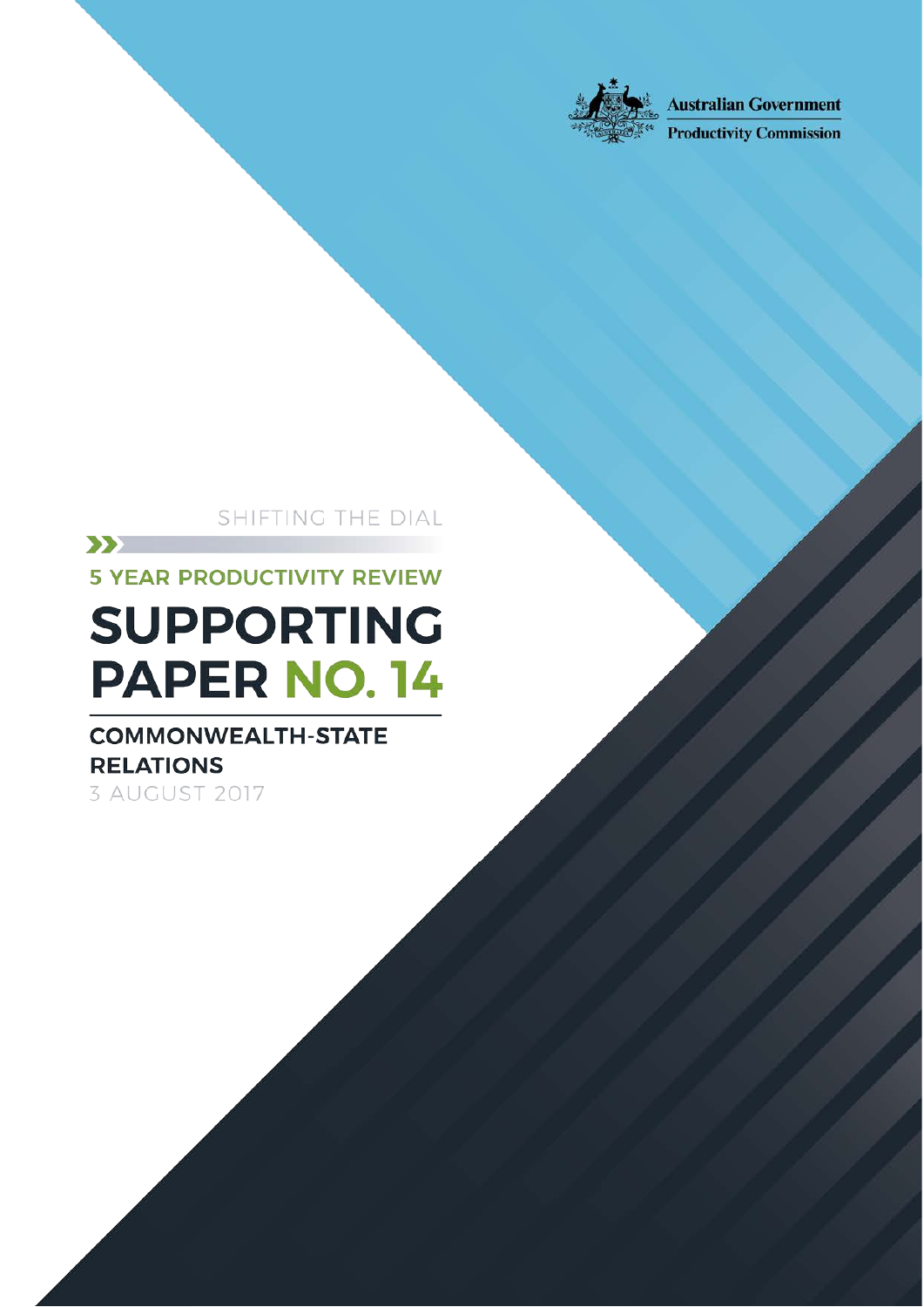#### **Commonwealth of Australia 2017**

**ISBN 978-1-74037-629-7 (PDF)**



Except for the Commonwealth Coat of Arms and content supplied by third parties, this copyright work is licensed under a Creative Commons Attribution 3.0 Australia licence. To view a copy of this licence, visit http://creativecommons.org/licenses/by/3.0/au. In essence, you are free to copy, communicate and adapt the work, as long as you attribute the work to the Productivity Commission (but not in any way that suggests the Commission endorses you or your use) and abide by the other licence terms.

# **Use of the Commonwealth Coat of Arms**

For terms of use of the Coat of Arms visit the 'It's an Honour' website: http://www.itsanhonour.gov.au

# **Third party copyright**

Wherever a third party holds copyright in this material, the copyright remains with that party. Their permission may be required to use the material, please contact them directly.

# **Attribution**

This work should be attributed as follows, *Source: Productivity Commission, Improving Commonwealth-State Relations, Shifting the Dial: 5 year Productivity Review, Supporting Paper No. 14.*

If you have adapted, modified or transformed this work in anyway, please use the following, *Source: based on Productivity Commission data, Commonwealth-State Relations, Shifting the Dial: 5 year Productivity Review*, *Supporting Paper No. 14.*

# **An appropriate reference for this publication is:**

Productivity Commission 2017, *Commonwealth-State Relations,* Shifting the Dial: 5 year Productivity Review, Supporting Paper No. 14, Canberra.

#### **Publications enquiries**

Media and Publications, phone: (03) 9653 2244 or email: maps@pc.gov.au

# **The Productivity Commission**

The Productivity Commission is the Australian Government's independent research and advisory body on a range of economic, social and environmental issues affecting the welfare of Australians. Its role, expressed most simply, is to help governments make better policies, in the long-term interest of the Australian community.

The Commission's independence is underpinned by an Act of Parliament. Its processes and outputs are open to public scrutiny and are driven by concern for the wellbeing of the community as a whole.

Further information on the Productivity Commission can be obtained from the Commission's website (www.pc.gov.au).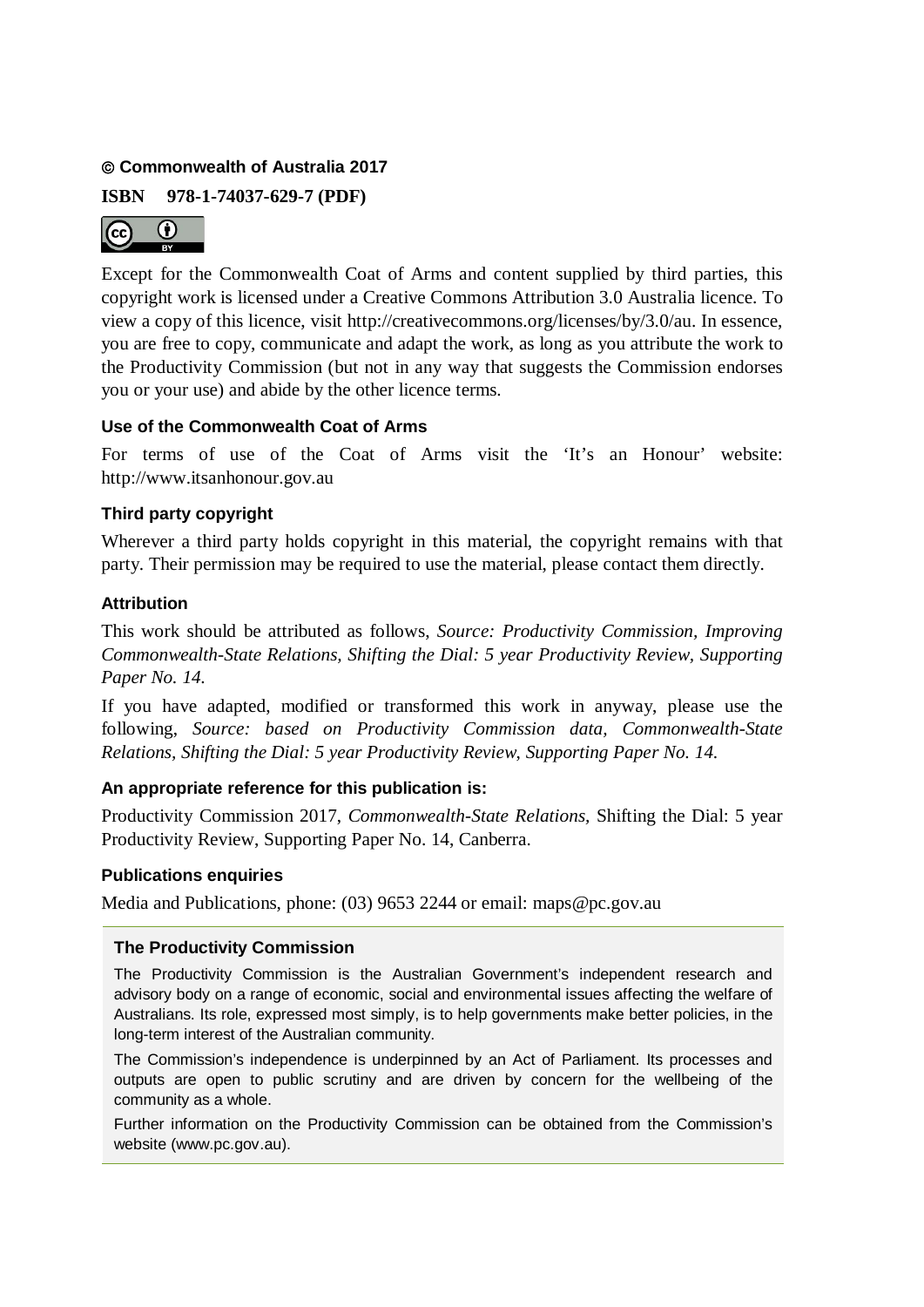# **Contents**

| <b>Key points</b><br><b>Commonwealth-State relations</b> |                                            | 2<br>3 |
|----------------------------------------------------------|--------------------------------------------|--------|
|                                                          |                                            |        |
| 2                                                        | Structural drivers of federal arrangements | 5      |
| 3                                                        | What can be done?                          | 10     |
| <b>References</b>                                        |                                            | 20     |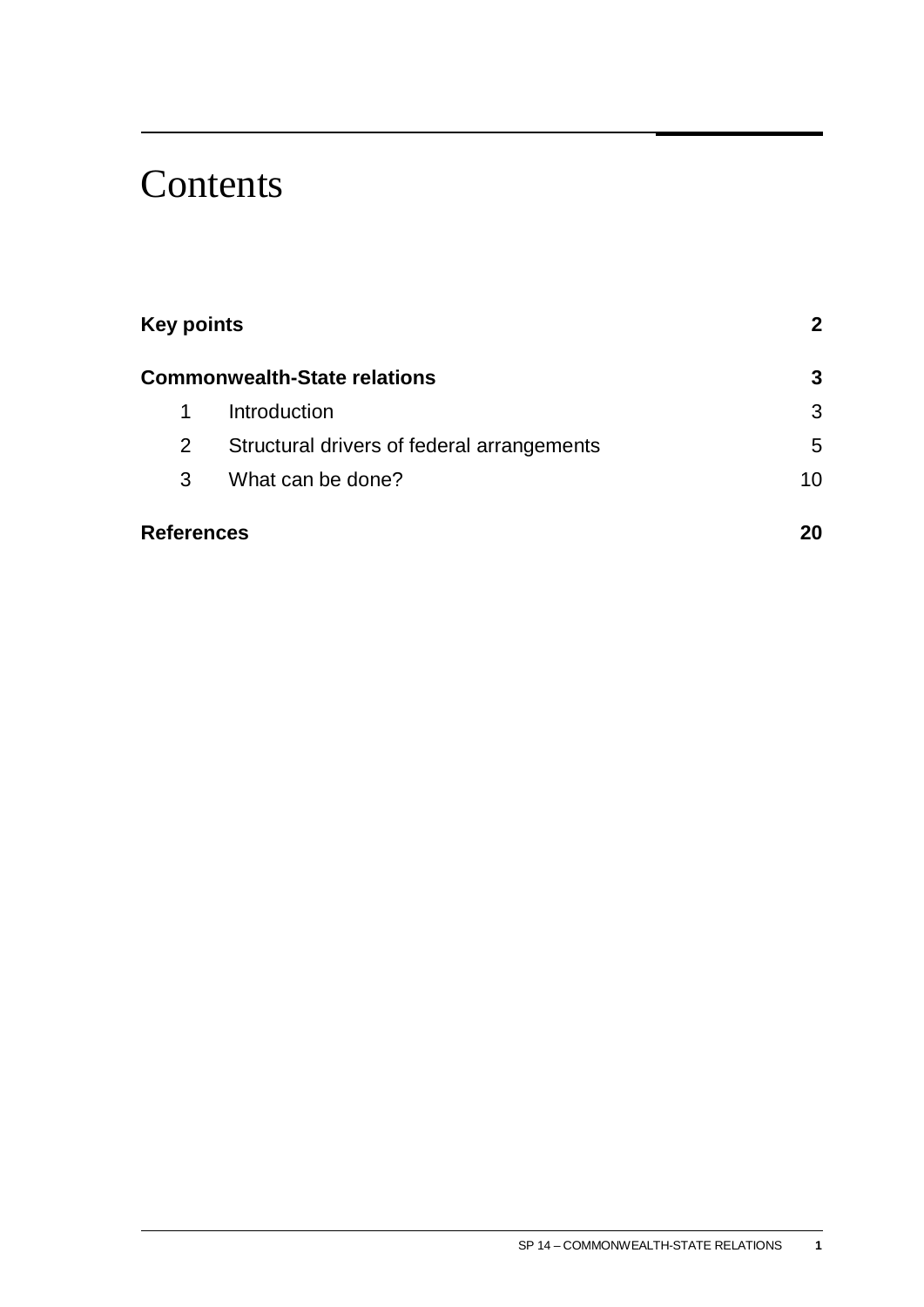# <span id="page-3-0"></span>**Key points**

- The scope of activities jointly covered by the Commonwealth and States is extensive, with expenditure on health, education and road transport alone accounting for nearly 40 per cent of government spending in 2015-16. Governments are also jointly involved in regulating or overseeing reform in many markets and policy areas, among them energy supply, water resource management, freight transport markets and national security.
- The quality of institutional processes and relationships between governments affect the quality of services and regulation produced by them. They are also key factors affecting governments' own productivity, an increasingly important factor in Australia's overall productivity performance.
- Intergovernmental relations in Australia reflect the dominant financial position of the Australian Government and its increasing involvement in areas that were traditionally the responsibility of the States and Territories. This is a result of the Commonwealth's relative revenue-raising strength resulting from historical events and High Court decisions, as well as social and economic changes that have resulted in a converging of local and national interests.
- The high level of States' financial reliance on the Commonwealth has long raised concerns about autonomy and accountability for decisions. In recent years, there has been an increase in the proportion of tied (conditional) payments to States, and funding considerations have come to dominate the dynamic of intergovernmental relations.
- All federal systems have some level of vertical fiscal imbalance (VFI), and completely eliminating it does not seem feasible. Improving the efficiency of tax bases at the State or Commonwealth level would increase the level of funding available to the States, or for distribution. However, this may not significantly relieve underlying pressures on revenue-sharing.
- A joint commitment to address revenue-sharing pressures is required if there is to be a reduction in the scope for inefficiency arising from imbalances in taxing power.
- Regardless of the level of VFI, the existence of large areas of shared responsibility and the likelihood that there will be new areas of shared interest in future require governments to agree to solve issues in the national interest. This can be aided, but not substituted by, institutional mechanisms to support government cooperation and accountability.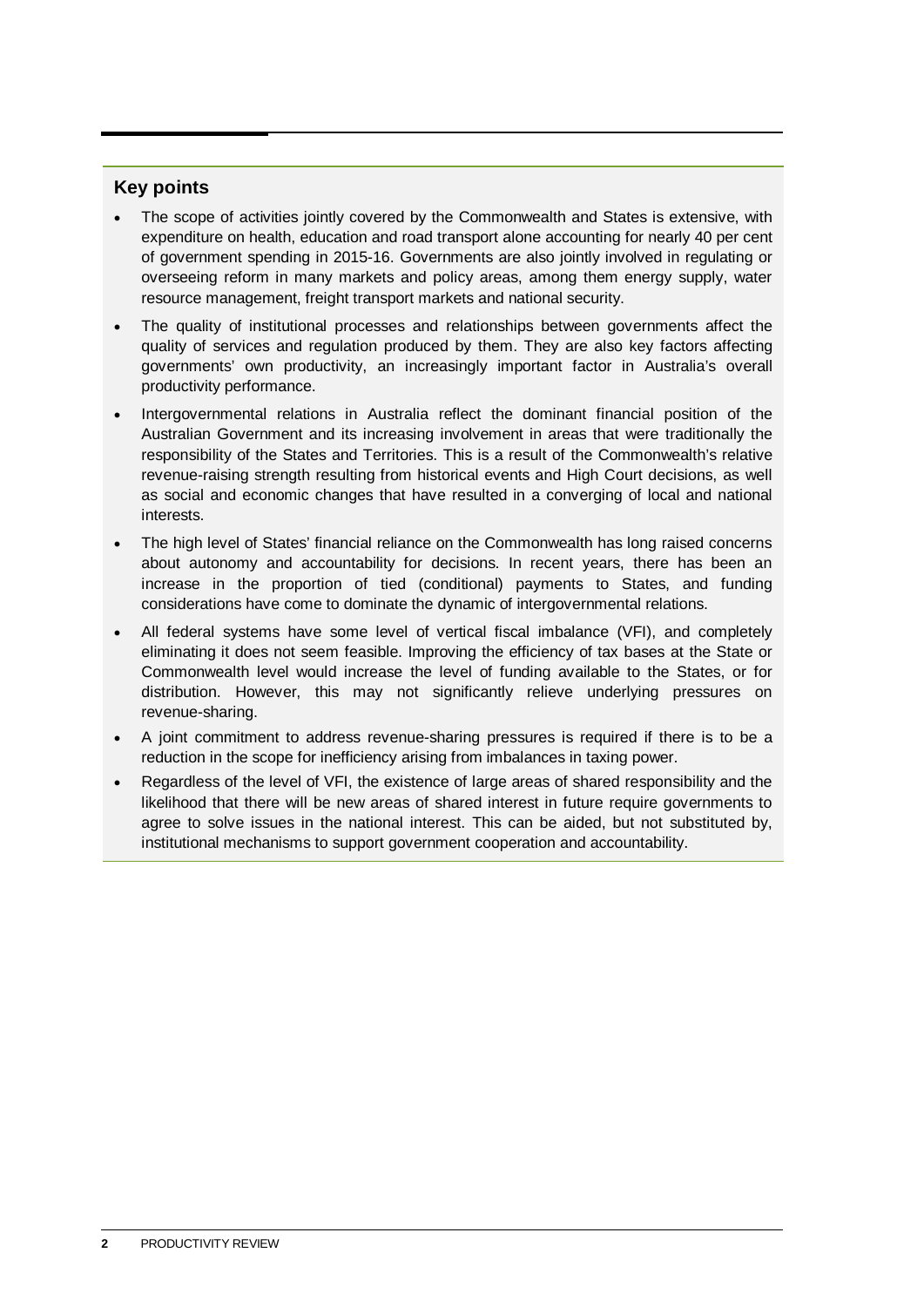# <span id="page-4-0"></span>Commonwealth-State relations

# **1 Introduction**

Australia's federal system of government has been in place since 1901. The formal rules of Australia's federal system are set out in the Australian Constitution. It assigns certain exclusive powers to the Commonwealth and specifies areas of shared responsibility by the Commonwealth and the States. Responsibility for all other matters is left to the States (box 1).

# Box 1 **The division of powers under the Australian Constitution**

The division of powers under the Australian Constitution provides the Australian Government with:

- a small number of *exclusive* powers mainly in respect of customs and excise duties, the coining of money and holding of referendums for constitutional change
- a large number of areas under section 51 where it can exercise powers *concurrently* with the States. However, to the extent that State laws are inconsistent with those of the Commonwealth in these areas, the laws of the Commonwealth prevail (section 109).

State Governments have responsibility for all other matters.

While the list of legislative powers for the Australian Government does not mention a number of specific functions (such as education, the environment and roads), this does not preclude action by the Australian Government in these areas. For example, while the Australian Government has no specific power in relation to the environment, it can legislate in this area under its external affairs power in support of any international agreement covering the environment. The government draws on its taxation powers and powers relating to interstate trade to intervene on roads.

Section 51 enables the states to voluntarily hand over responsibilities to the Commonwealth for certain areas. For example, in 1996 Victoria handed over arbitration power to the Commonwealth. It also enables the States to cooperatively enact identical legislation to the Commonwealth to set uniform standards (for example in regard to the offshore oil and gas industry and air safety regulations.

*Sources*: PC (2006); Constitutional Centre of Western Australia (2017).

The scope of activities jointly covered by the Commonwealth, States and Territories is extensive, with expenditure on joint health, education and road transport responsibilities alone accounting for nearly 40 per cent of all government spending in 2015-16. Governments are also jointly involved in regulating or overseeing reform in many markets and policy areas, among them energy supply, water resource management, freight transport markets, agricultural sectors such as fishing and national security.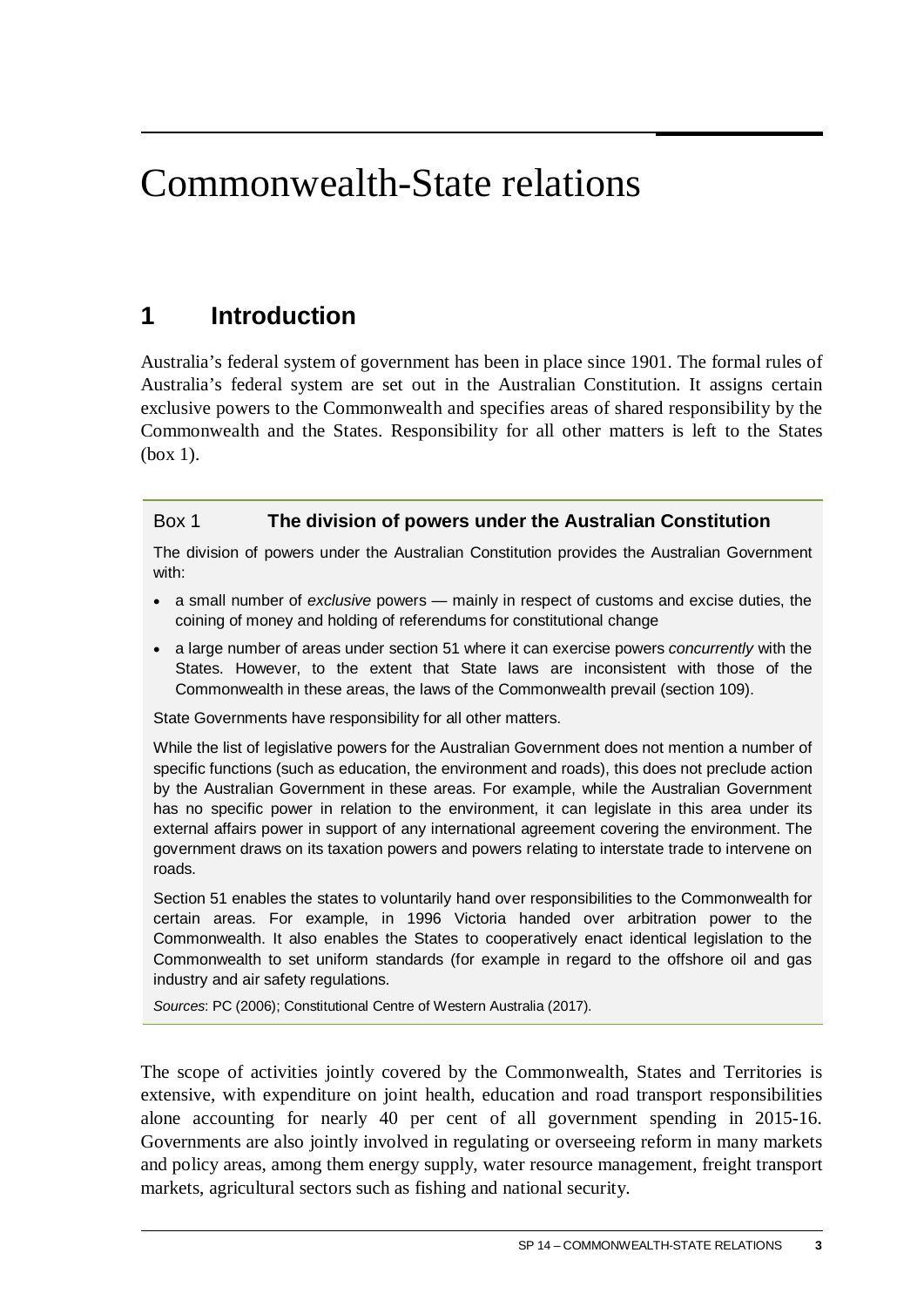The quality of institutional processes and relationships between governments affect the quality of services and regulation produced by them. They are also key factors affecting governments' own productivity, an increasingly important factor in Australia's overall productivity performance given the relative growth in services that are procured or delivered by governments (SP 2). Lifting prospects for future growth in national income and living standards will require concerted, and in many areas, joint, action by governments.

The Constitution does not set out any 'rules' to manage Commonwealth-State relations or institutional structures to facilitate these relations. As a result, arrangements for cooperation between the Commonwealth and the States have evolved over time to respond to the various economic and social challenges that have arisen.<sup>[1](#page-5-0)</sup>

Presently, there is markedly more harmony among first ministers (COAG) in dealing with social policy and national security issues than on economic reform issues (box 2). Confidence between governments on the latter seems low — reflected, for example, in the reaction to a new competition policy reform agenda at COAG in December 2016, and current disputes over energy supply. There has, however, also been less success in this forum for some time on market-based reforms.

# Box 2 **Tensions between governments are not new**

In any federation there is always likely to be some tension between governments as the interests of sub-national and the national governments will not always converge. Tensions between the Commonwealth and the States and Territories are not new and have existed to a varying degree since federation. In some circumstances, tensions have been beneficial, leading to greater contest in policy ideas, for example in some areas of the provision of aged care services. The desire, therefore, is not necessarily that tensions be removed, but that governments be willing and commit to resolve issues in the national interest.

Some participants have suggested that intergovernmental processes have deteriorated to a point that Constitutional amendment should be considered. The evidence belies this, with cooperation evident on a range of issues, such as counter-terrorism, organised crime and domestic violence. The Commission also understands that Ministerial Councils on Health, Agriculture, Treasury and Transport work reasonably well, as do officials in preparation and follow up. In areas covered by this Report, consultation by the Commission across senior representatives of governments involved in both bilateral and full national exchanges indicate that there is a willingness to acknowledge the merits of other positions and work to effect change.

There are clearly fissures, however, and there has been limited coordinated effort on longer-term reform issues, especially market-based reforms, in recent years.

*Source*: PC (2006).

<u>.</u>

<span id="page-5-0"></span><sup>1</sup> Australian federation came about from process of deliberation, consultation and debate to address the increasing inefficiencies of having six separate colonies operating alongside each other, a recognition of the need for a national government to deal with issues such as trade, defence and immigration and a growing sense of Australian national identity (PEO 2017).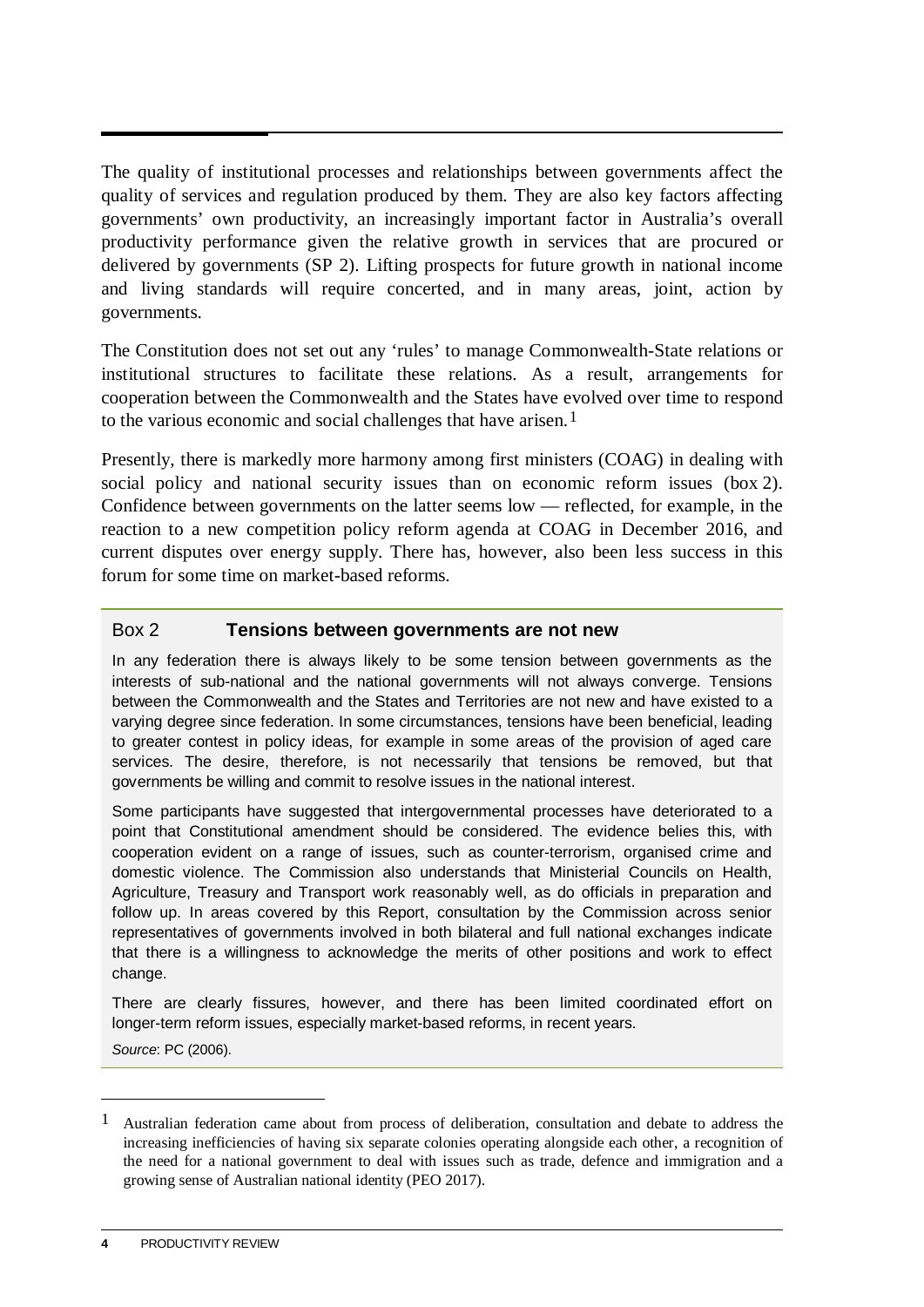There will inevitably be instances of political difference. Of more concern in this Review is any persistent failure of governments to address looming risks to the wider public interest. Recent form suggests the need for serious renewal of commitment among governments to work cooperatively if prospects for growth in living standards are to be materially advanced.

At least two structural matters deserve closer attention in considering renewal: the underlying trends that have changed the nature of federal relations, which have implications for how governments allocate roles and responsibilities for solving problems; and the high level of reliance by States and Territories on Commonwealth funding, which creates a range of inefficiencies.

# **2 Structural drivers of federal arrangements**

# **Increase in areas of common interest**

The increase in the Commonwealth's policy reach into areas that have traditionally been the responsibility of the States is a product of several long-term phenomena:

- High Court decisions such as the Uniform Tax cases (1942, 1957), the Tasmanian Dam case (1983), the State tobacco tax case (1997) and the Pape case (2009), which have expanded the Commonwealth's powers, including to raise revenue (box 3)
- social and economic changes (for example, the freer movement of people, goods and ideas, globalisation, the influence of trade agreements on domestic policy), which have broken down or blurred traditional boundaries between jurisdictions and linked local and national interests (the construction of a major port and the efficient functioning of cities is now seen as a local, state and national issue; concerns about the impact of inefficient taxes on economic growth drove the replacement of a range of State taxes with the GST in 2000, further shifting revenue-raising power to the Commonwealth) (Wilkins 2007).

There is likely to be continuing evolution in the matters deemed to be of common interest across governments. There are also continuing changes in how public services are demanded and can be delivered. These imply that negotiation on the roles of different levels of government are highly likely to be a periodic feature of intergovernmental relations for the foreseeable future. But governments have not addressed this in any systematic way.

Added to this in recent times is the era of social media and immediate communications for all — creating a pressure for instantaneous decisions — which has left governments in an invidious position: try to meet people's expectations and do so in real time; or try to explain why this might be undeliverable and risk the judgment of failing to communicate or failing to appreciate the issue (or generally, both).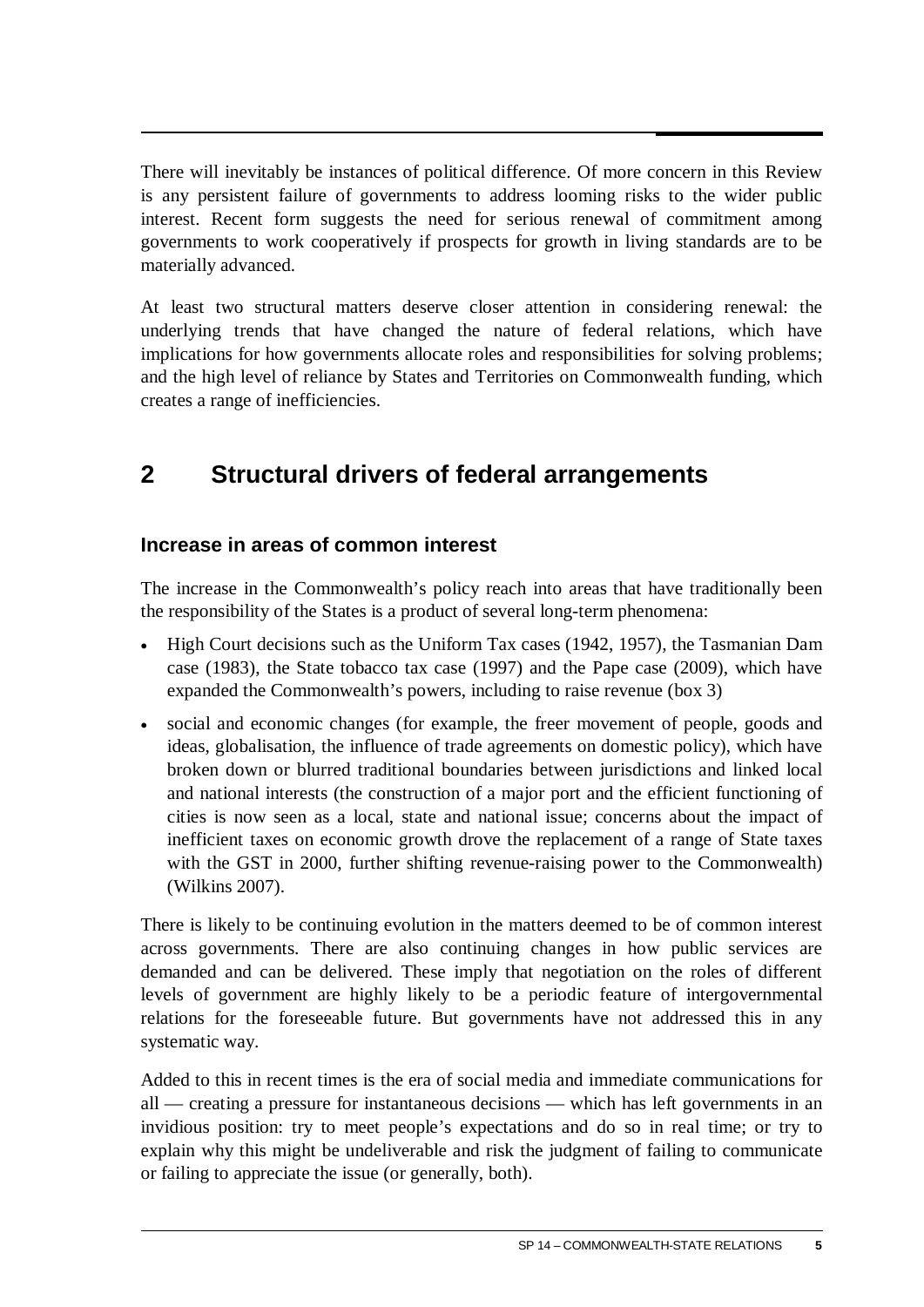# Box 3 **Milestones in the shift towards the Commonwealth's dominant financial position**

The Constitution sets out transitional financial arrangements between the Commonwealth and the States. These provided that for at least the initial ten years of federation three-quarters of all customs and excise revenue raised by the Commonwealth would be returned to the States (section 87) and that after five years following the imposition of uniform customs and excise revenue, the Commonwealth would return all surplus revenue to the States (section 94). However, financial power soon began to shift to the Commonwealth:

- The Surplus Revenue Bill 1908 permitted the Commonwealth to pay all surplus revenue into trust accounts – initially to finance pensions. The Surplus Revenue Bill 1910 ended reimbursement of customs and excise revenue to the States and replaced this payment with a per capita grant of 25 shillings.
- During the First World War the Commonwealth began to levy income tax and estate duties.
- In 1923 the Commonwealth began the provision of specific purpose grants with road grants to the States.
- The Loan Council was established in 1927, which provided for the Commonwealth to raise all loans on behalf of the States.
- The Commonwealth Grants Commission was established in 1933 to allocate assistance to the States to provide greater equity in service provision.
- Uniform taxation was introduced in 1942 to enable the Commonwealth to take control of the income tax base, primarily to fund the war effort. The Commonwealth announced in 1946 that these arrangements would continue. Challenges to these arrangements by Western Australia, Victoria, South Australia and Queensland were dismissed by the High Court on the grounds that section 51 of the Constitution gave the Commonwealth power to make laws in regard to taxation.
- Specific purpose payments increased following the Second World War, and by the 1970s were used in a range of areas including health, education, transport and urban and regional development.
- In 1997, the High Court of Australia ruled that State and Territory business franchise fees on petrol, tobacco and alcohols that had been in place for nearly 20 years were Constitutionally invalid (under section 90 only the Commonwealth can levy an excise fee).
- Under the relevant intergovernmental agreement, revenue from the GST introduced in 2000 is collected by the Commonwealth and passed back to the States and Territories (on the basis of fiscal capacity relativities estimated by the Commonwealth Grants Commission).
- More recently, the Chaplains case (2012) clarified limits of Commonwealth policy reach, finding that, in most cases, the Commonwealth requires some form of legislative authority in order to expend public money.

*Source*: James (2000).

Over the past three decades, the model for achieving national reform has shifted from broadly cooperative, focussing on resolving select matters spurred by common concerns, such as dealing with the land rights implications of the High Court's decision in the *Mabo* case and improving productivity in the wake of the early 1990s recession, to one that is more ad hoc, with many more matters now subject to intergovernmental agreements.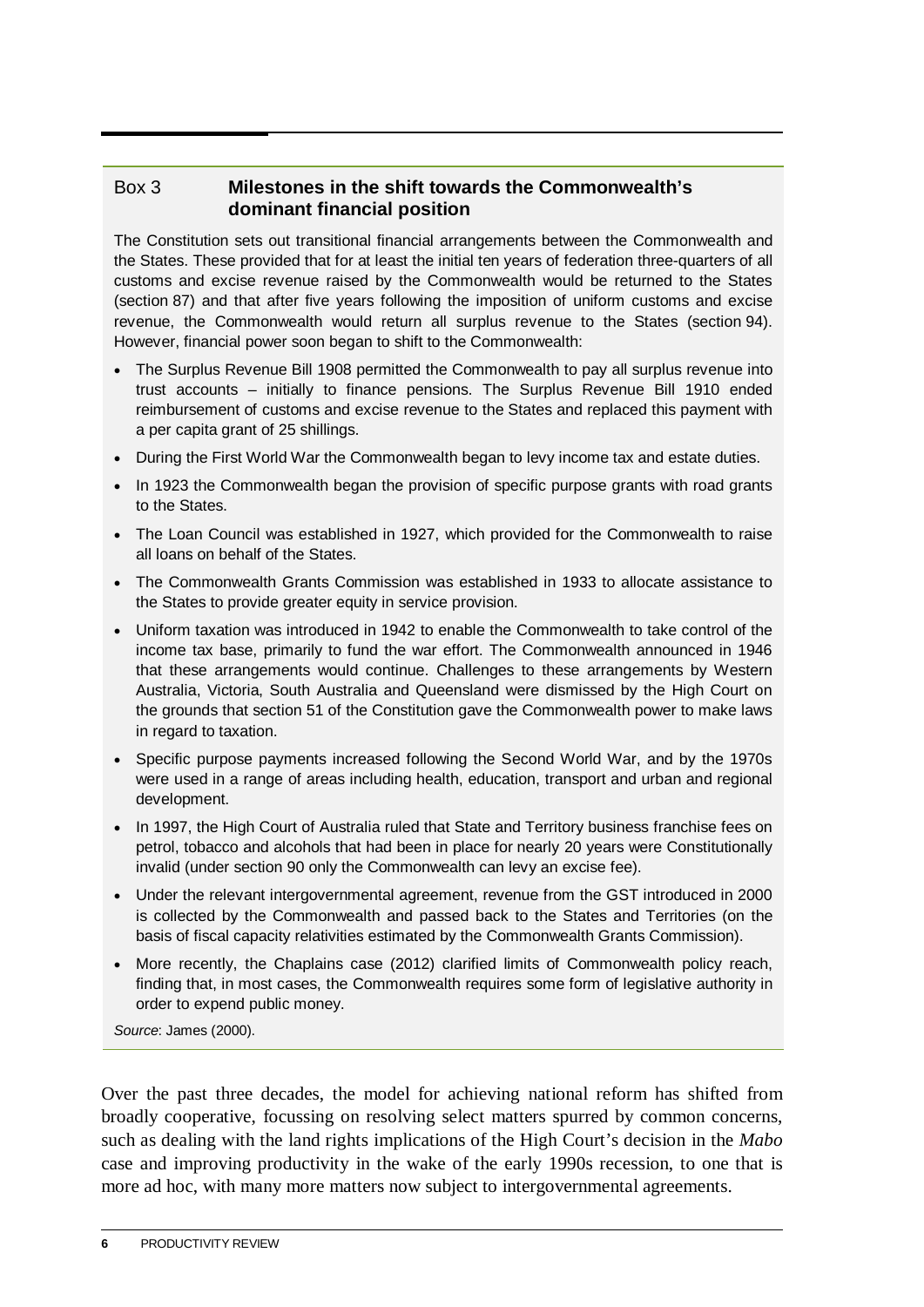The reliance on funding transfers from the Commonwealth to deliver State core services and to incentivise reform has come to dominate the dynamic of intergovernmental relations (below).

# **Commonwealth influence on policy through funding**

The States have long had a high level of dependence on financial transfers (figure 1). In 2015-16, the States and Territories collectively raised 55 per cent of their total revenue. By jurisdiction, this ranged from just under 30 per cent for the Northern Territory to just over 70 per cent for Western Australia (PM&C 2015).

This misalignment between revenue and expenditure by the different tiers of government, or vertical fiscal imbalance, is not uncommon in most federal systems, but Australia has a relatively high level of VFI compared to most other federations (figure 2).

The potential tensions between governments associated with heavy reliance by the States on Commonwealth funding was recognised as early as 1902. In a letter to *The Age*, Future Prime Minister Alfred Deakin wrote: 'The rights of the states have been fondly supposed to be safeguarded by the Constitution. It left them legally free, but financially bound to the chariot wheels of the central government' (PM&C 2015).

The existence of VFI per se is not necessarily a problem, and it can provide certain benefits. For example, there are economies of scale in tax collection in having the central government collect the majority of tax, which reduces the administrative burden of tax collection. There can also be lower compliance costs for businesses that operate across jurisdictions in dealing with a single set of rules and a national tax collection agency.

VFI also provides the national government the capacity to equalise fiscal capacity between State governments to enable them to provide a similar level of services. It further provides the national government with the financial capacity to address issues that spill over jurisdictional lines, for example environmental issues that cross borders, such as those relating to water management in the Murray-Darling basin.

However, it has long been recognised that a high level of VFI can create a range of inefficiencies. The incentive for the States and Territories to become more efficient in the provision of services is muted when they do not have to tax their citizens for funding of relevant expenditure. At the same time, a heavy reliance on grants creates a lack of certainty in budgeting and planning as these grants can be unilaterally reduced to meet the changing priorities of the Commonwealth (PM&C 2015). The imposition of conditions on the use of funding may further limit States' autonomy and blur accountability for outcomes.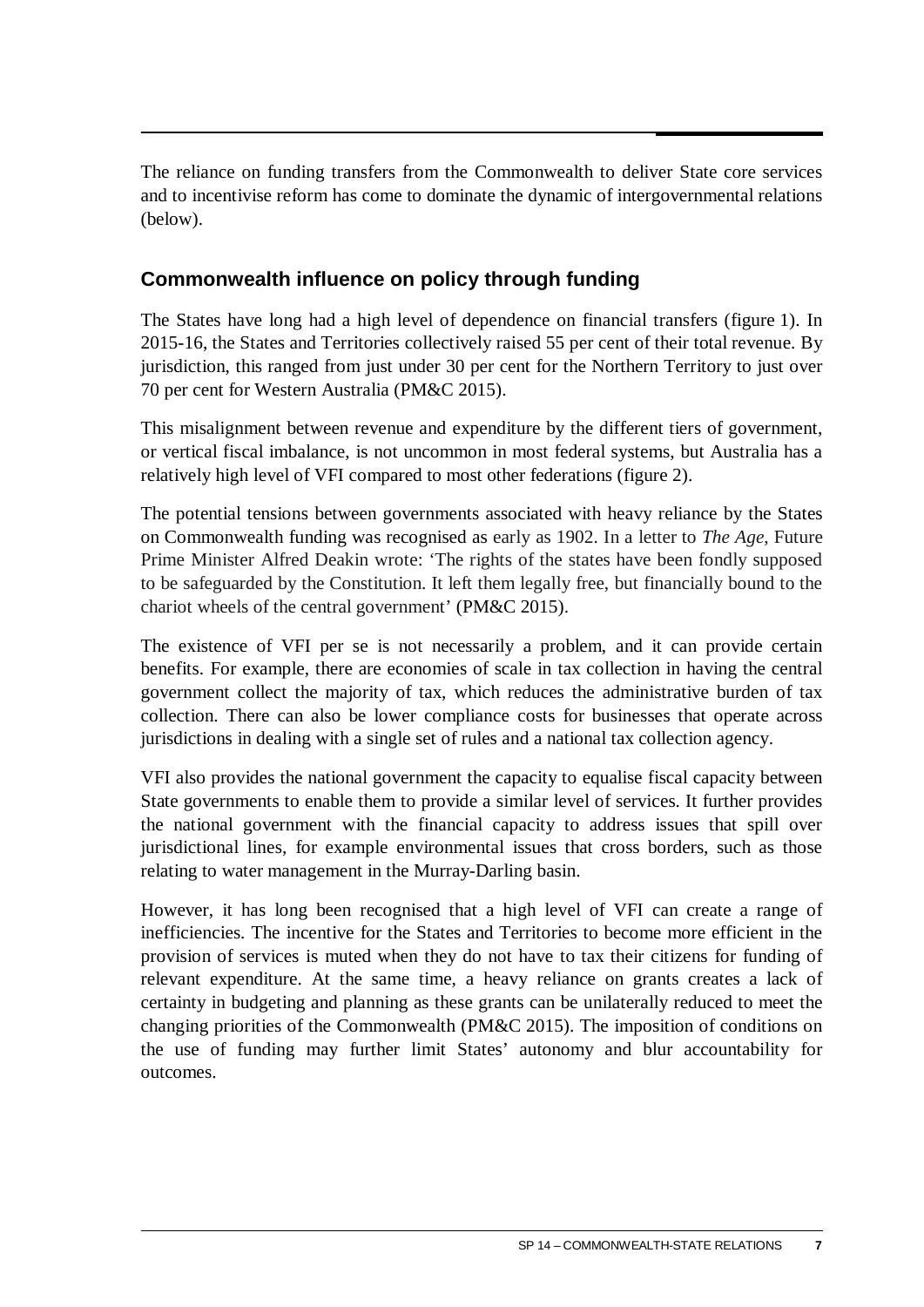

# Figure 2 **Vertical fiscal imbalance in selected federations**

(Defined as central government grants as a per cent of sub-national government revenue)



*Source*: PM&C (2015).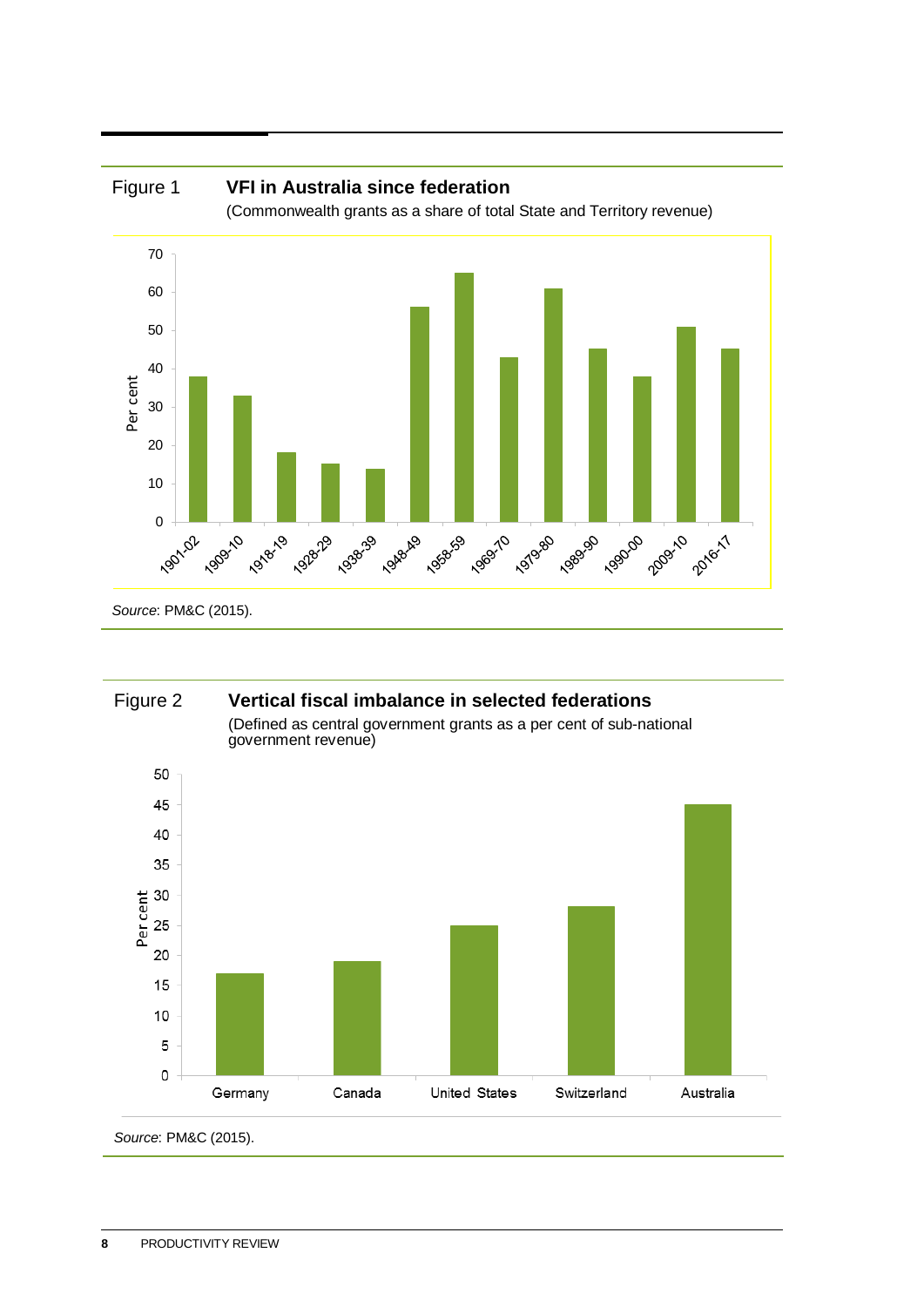Of the funding provided to the States and Territories by the Commonwealth in 2015-16, 46 per cent was tied funding (specific purpose payments, including for health, education and housing). Specific purpose payments as a share of grants have grown since 2000, reflecting the Commonwealth's desire for assurance on the prudence and/or efficiency of spending and, with its increasing interest in policy areas, to incentivise reform through control of payments (figure 3).



The remainder of grants (mostly provided from GST revenues) are untied, but subject to equalisation arrangements to address disparities in fiscal capacity between the States and Territories (horizontal fiscal equalization (HFE)).

The current HFE arrangements involve adjustments to the amount of GST revenue returned to each State and Territory. Although a system originally designed to affiliate the less populous states more closely to the federation, it is now a source of considerable tension at times within the federation (Pincus 2010). Common concerns have included that equalisation creates disincentives for recipient States and Territories to improve revenue raising capacity through tax reform and increase efficiency in service delivery and that HFE has created a 'grant dependency' in some jurisdictions. A separate Productivity Commission inquiry is presently examining HFE.

The Commission was told that funding is often the focus of and a major lubricant for intergovernmental cooperation. However, in recent times budgetary constraints have limited the ability of the Commonwealth to 'pay' for new reform on any significant scale.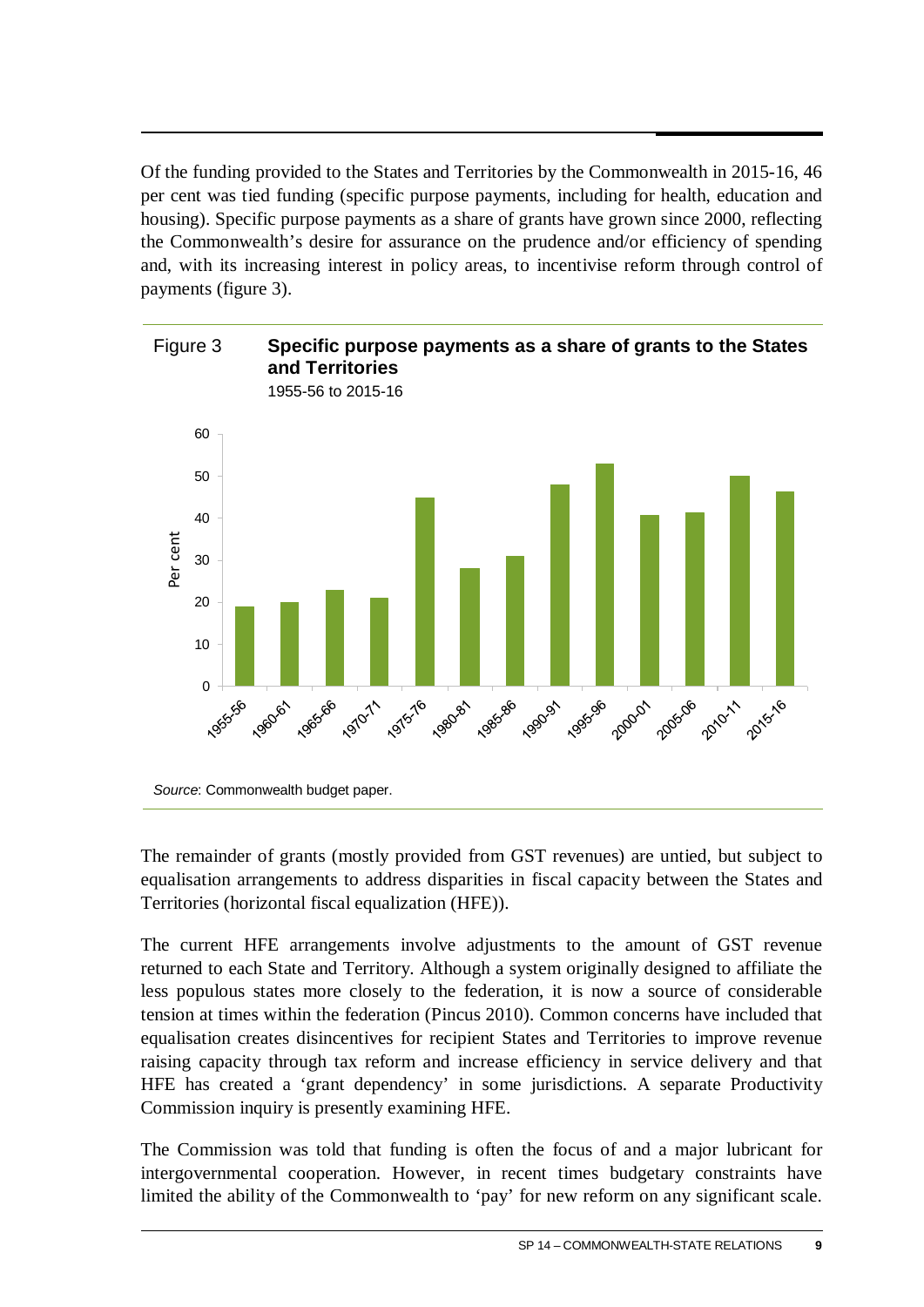<span id="page-11-0"></span>The situation contrasts with the National Competition Policy program, where financial payments from the Commonwealth to the States were an ancillary, though important, reform tool whose rationale was based in the revenue that States might forgo for undertaking reforms.

The Commission was also told that some matters are being elevated to COAG not because of their policy importance but because they have funding implications, which under budget constraints require authorisation at first ministers' level (especially if trade-offs are required across portfolios).

Significant time and resources are devoted to negotiating and monitoring adherence to the terms and conditions of funding agreements. In health and aged care, the mix of funding and policy responsibilities among the various tiers of government has undermined the capacity for genuinely integrated care (chapter 2). More generally, concerns have been raised periodically about duplication or the need for better coordination of effort, uncertainties about whether value for money is being achieved, and accountability for outcomes.

Several have criticised the gatherings of First Ministers (the Council of Australian Governments (COAG)) as now being overly adversarial, too transactional, overburdened with agenda items and focused on arguments about funding.

# **3 What can be done?**

# **Addressing the pressures of VFI**

Improving the efficiency of tax bases at the State or Commonwealth level may increase the level of funding available to States, or for distribution, respectively. However, neither of these are likely to be sufficient in themselves to address the pressure of a high level of VFI.

The existing Constitutional arrangements and the High Court decisions since federation make it highly improbable that VFI could be eliminated completely and the States and Territories be in a position to raise all the revenue required to fund their own spending. One estimate is that the States and Territories would need to increase their own taxes and charges by about 90 per cent to displace all Commonwealth grants (Pincus 2010)[.2](#page-11-1) And simply increasing the 'pie' may not significantly reduce underlying pressures on how the pie is divided.

<u>.</u>

<span id="page-11-1"></span><sup>2</sup> This would vary considerably by jurisdiction. More contemporary estimates suggest that in 2015-16, Western Australia would have had to increase their own revenues by an estimated 60 per cent, New South Wales by about 90 per cent, Victoria by 110 per cent, Queensland 164 per cent, South Australia 200 per cent, Tasmania over 280 per cent and the Northern Territory by over 550 per cent to displace all Commonwealth grants (Commission estimates based on State and Territory budget papers).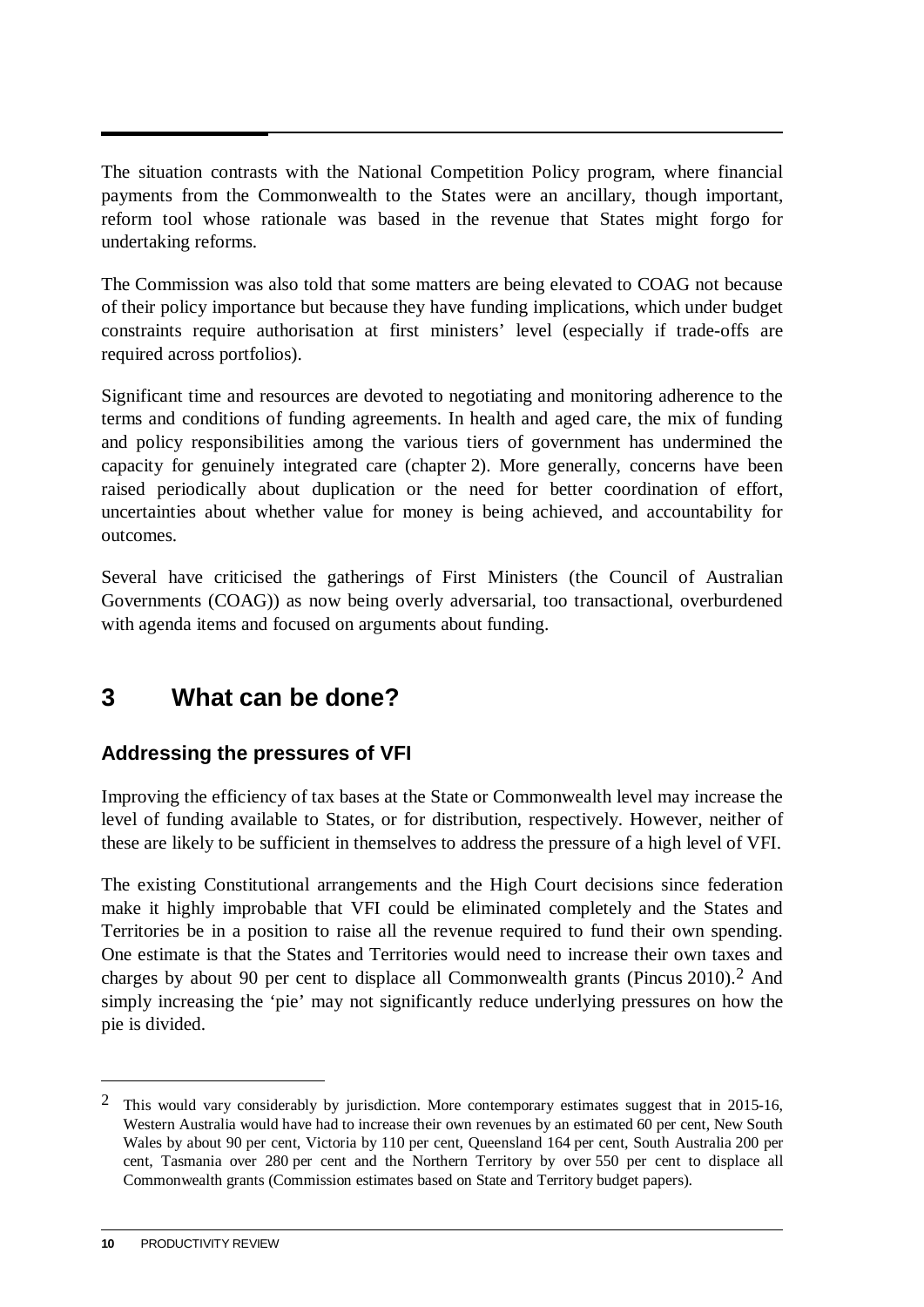A more fundamental change is required, therefore, having its objective the relief of pressure arising from revenue-sharing arrangements.

Past attempts to increase the fiscal autonomy of the States and Territories have failed, for practical and political reasons (box 4). A joint commitment to change is, nevertheless, required in order to reduce the scope for inefficiency and poor outcomes — including the stalling of other reforms requiring joint government effort — arising simply from imbalances in taxing power.

# Box 4 **Previous attempts to improve the States' fiscal position**

The Commonwealth made an offer to withdraw from the income tax arrangements in 1934. This was rejected by the States, and on this occasion Robert Garran stated:

We thank you for the offer of the cow.

But we can't milk, and so we answer now –

We answer with a loud resounding chorus:

Please keep the cow and do the milking for us. (Garran 1958, quoted in (PM&C 2015) p, 9)

In 1970, the States proposed a scheme to allow the States to levy income tax, but this was rejected by the then Prime Minister as it would undermine the Commonwealth's ability to influence macroeconomic policy. In 1978, the Commonwealth made an offer to the States to levy income tax surcharges or an income tax levy. This offer was declined, partly because the Commonwealth did not offer to lower its rates of income tax to 'make room' for the States to levy income tax. But in rejecting the Commonwealth's proposal, the then Queensland Premier, Bjelke Petersen, also commented that, 'the only good tax is a Commonwealth tax' (Pincus 2010).

More recently, at the COAG meeting in April 2016 the Commonwealth indicated its intention to resolve the longstanding problem of VFI and improve state autonomy. The communique from the meeting noted that:

There was not a consensus among the states and territories (states) to support further consideration of the proposal to levy income tax on their own behalf. (COAG 2016, p. 2)

The communique further noted that leaders agreed to consider proposals to share personal income tax revenue with the States to provide them with a broader revenue base that grows in line with the economy, reduce the number of tied grants and provide the States and Territories with greater autonomy and flexibility to meet their ongoing expenditure needs (COAG 2016).

This Report proposes a joint commitment by governments *that does not necessarily seek to add to the tax burden* and, rather, relief from structures that are inimical in the longer term to efficient government. In this vein, there should also be less reliance on funding as a primary incentive for change, a mechanism that is also limited by its reliance on Commonwealth budget flexibility.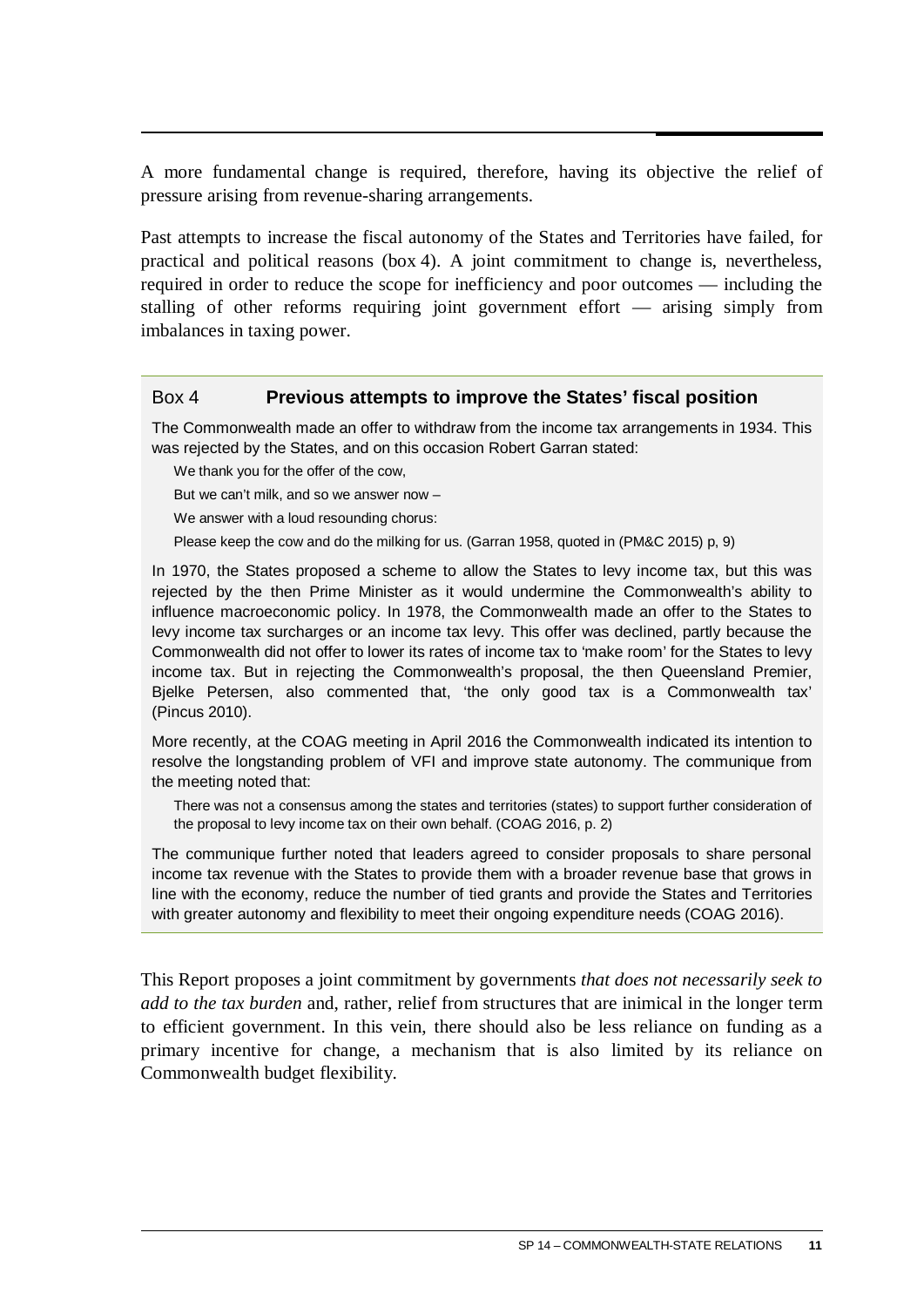# **Division of roles and responsibilities**

There are a number of well-established principles for the division of roles and responsibilities between governments, such as subsidiarity and fiscal equivalence. There is scope for differing views as to how to apply these principles in practice (box 5).

# Box 5 **Who should do what? — The principle of subsidiarity and fiscal equivalence**

The principle of subsidiarity is often drawn on to provide guidance as to the appropriate level government for a particular function. Under this principle, responsibility for a particular function should, where practicable, reside with the *lowest* level of government. This is based on the following considerations:

- sub-national governments are likely to have greater knowledge about the needs of the citizens and businesses affected by their policies
- with decentralisation of responsibility and decisions it is easier to constrain the ability of elected representatives to pursue their own agendas to the disadvantage of citizens they represent
- intra-national mobility of individuals and businesses exposes sub-national governments to a reasonable degree of intergovernmental competition.

A key issue in applying the subsidiarity principle is to establish the meaning of 'where practicable'. Although the public finance literature provides some guidance, there is considerable scope for differences of view in relation to the appropriate assignment of many expenditure, tax and regulatory functions (PC 2006).

There is also broad support for assigning responsibility to the *highest* level of government (the national government) where:

- there are significant interjurisdictional spillovers associated with the provision of goods or services at the sub-national level
- there are sizeable economies of scale and scope arising from central provision or organisation or readily identifiable areas of shared or common interest (for example, defence, international or external affairs and social welfare support)
- different rules or regulations are likely to give rise to high transaction costs with insufficient offsetting benefits (for example, regulation of companies, transport, the financial sector and trading provisions covering weights and measures)

Another consideration in assigning roles is fiscal equivalence. This requires that each level of government should be able to finance its assigned functions.

*Sources*: Productivity Commission (2006); Kasper (1995).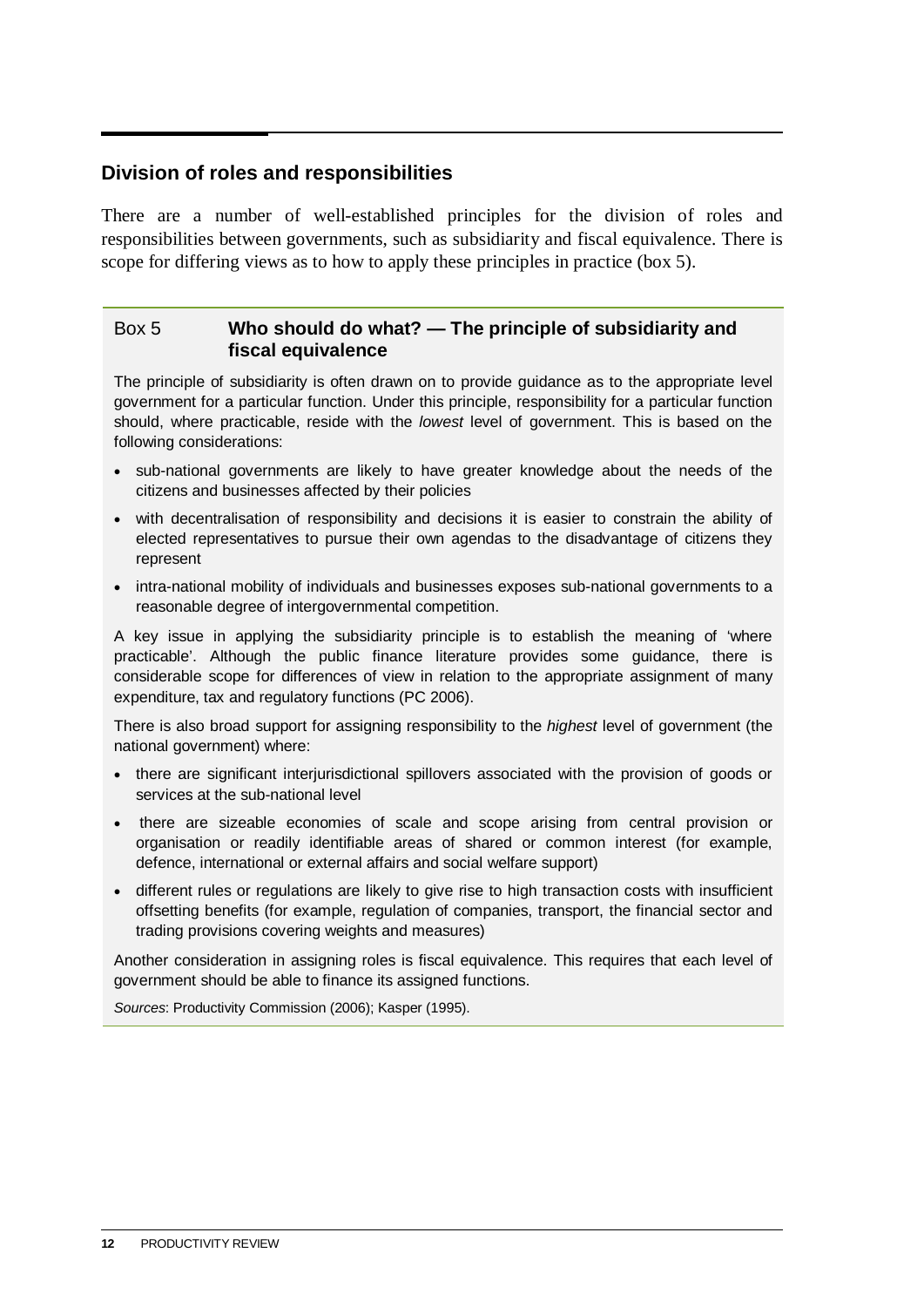The assignment of functions is rarely 'clean cut' and most federal arrangements display varying degrees of exclusivity and overlap in the assignment of functions. Australia's federal arrangements have displayed competitive federalism as well as collaborative approaches (box 6).

# Box 6 **Competition and cooperation in a federation**

Competition between subnational governments is considered a strength of a federal system as it provides the incentive for governments to develop better policies and service delivery to meet the needs of mobile individuals and businesses. This horizontal competition is based on the discipline imposed on governments by the possibility of citizens and businesses 'voting with their feet' in response to policy differences. However, such competition is likely to be dampened where there is a lack of accountability and transparency as to which tier of government is responsible for providing particular services.

Competition may deliver perverse outcomes where it results in decisions leading to net costs to the State. In the past, concerns have been raised in this respect in relation to interstate 'bidding wars' to attract major projects and events and the use of special tax exemptions and concessions to attract businesses.

There is also vertical competition, where the national or subnational government governments enter a specific area in direct competition with the other level of government (for example, some State Governments introduced their own transitional programs to assist elderly people transition from hospital to the home) (PC 2005). Although, such competition can impose costs in terms of duplication and overlap, it can also potentially result in improved service delivery, or provide a means of testing a new model of service.

However, there are significant shared and overlapping responsibilities. The Constitution provides not only for exclusive powers assigned to the Commonwealth, but also a large number of areas under section 51 where the Commonwealth can exercise powers concurrently with the States. In light of this, governments in Australia have developed an extensive array of intergovernmental cooperative arrangements. These arrangements have largely recognised shared responsibilities and objectives and the need for effective cooperation and coordination to achieve policy outcomes.

The high point of such arrangements in Australia is often regarded as linked to the work of the Special Premiers' Conferences and COAG during the 1990s in delivering the National Competition Policy reforms (PC 2006). This cooperation was underpinned by a desire to, in some cases, have a consistent national policy and supporting set of regulations and rules in some markets; in others, to reduce or remove rules that increased costs and restricted the movement of people and goods. More broadly, the NCP program sought to improve the efficiency of the economy by promoting competition in a range of industries. Payments by the Commonwealth to the States and Territories facilitated implementation of reforms.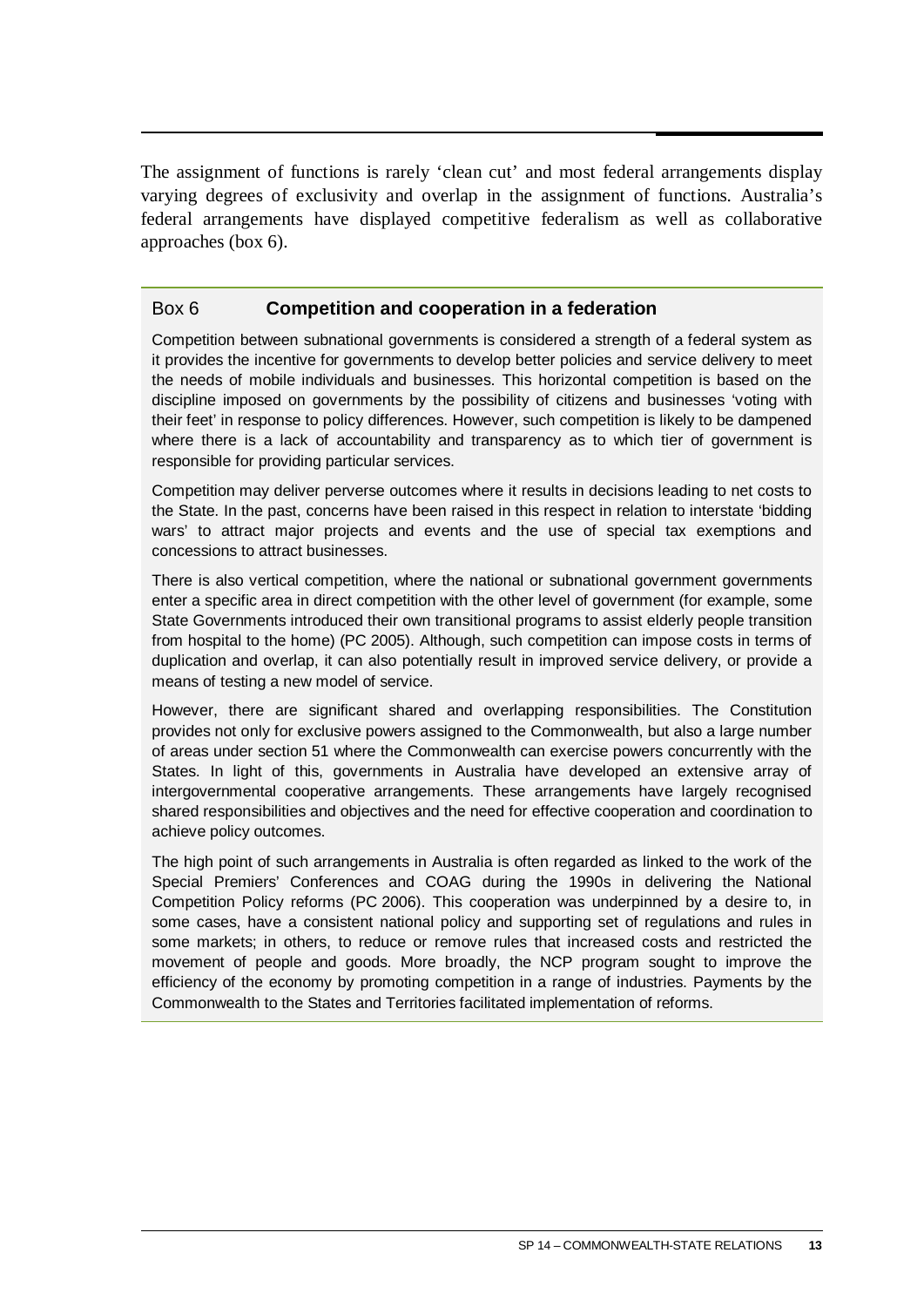# *Is there a 'best model' to assign responsibility?*

In any federation there is no universally optimal model for assigning functions. Importantly, changing social, technological and economic conditions may make it necessary to review such roles and realign responsibilities from time to time. For example, policy issues such as climate change mitigation policy were not high on the agenda of governments 20 years ago. Other issues are also likely to emerge in the future making it impractical to determine 'who should do what' until such issues actually arise.

Existing policy issues are also likely to see shifts in responsibility. For example, the Commonwealth is now seeking to be involved with the States and Territories in improving the productivity of cities. And although the overall historical trend has been for increased Commonwealth involvement in many policy issues, some other areas are beginning to go against the trend. These tend to be in service areas, such as human services, where there are advantages from the local delivery of services and in having the providers of these services close to their clients.

The most recent attempt to substantially recast the relationship between the Commonwealth and the States was through the *Intergovernmental Agreement on Federal Financial Relations* (2008). National agreements made under the auspices of this overarching agreement define the objectives, outcomes and performance indicators of particular areas, and seek to clarify the roles and responsibilities of governments to guide them in delivering services in key sectors — including health, education, skills and workforce development, disability services, affordable housing and Indigenous reform (box 7). These arrangements have provided greater clarity on roles and responsibilities, but have not fundamentally altered intergovernmental dynamics.

In the spectrum of policy issues from the purely local, such as rubbish collection and the maintenance of street trees, to national issues, such as defence, there is a large area in the middle where although functions can be carefully negotiated, cooperation is likely to be necessary to ensure the effective delivery and efficient funding of services.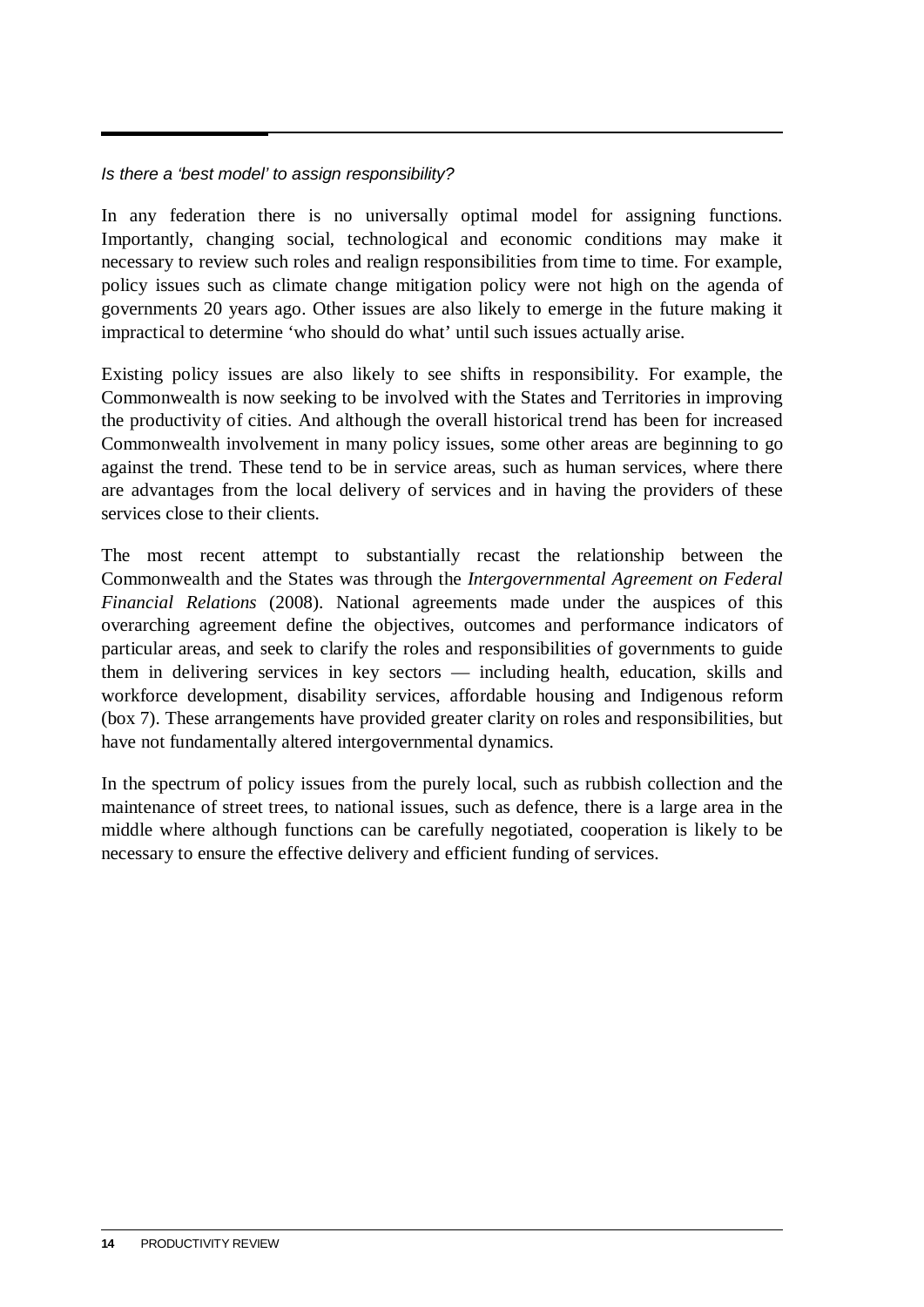# Box 7 **Intergovernmental Agreement on Federal Financial Relations**

The *Intergovernmental Agreement on Federal Financial Relations* was agreed to by the Commonwealth and the States and Territories in 2008 to consolidate and partially address the proliferation of small SPPs made by the Commonwealth to the States and Territories. It also sought to foster collaborative working arrangements, with more clearly defined roles and responsibilities.

Under the new arrangements, a wide range of specific Commonwealth-State agreements were subsumed into six National Agreements across the key areas of health care; education, skills and workforce development; disability services; affordable housing; and Indigenous reforms. Payments linked to these agreements are indexed annually and funding distributed to States and Territories by share of population.

In addition to the National Agreements, there are also the National Specific Purpose Payments (SPPs) in three service delivery sectors (skills and workforce development, disability and affordable housing).

The Agreement also provided for National Partnership payments to be made to the States and Territories to support specified outputs or project, facilitate reform or to reward those jurisdictions that delivered on nationally significant reforms or service delivery improvements. There are also Project Agreements that provide a simpler form of National Partnership for low value or low risk projects.

Until 2014, the COAG Reform Council (CRC) assessed whether the pre-determined milestones and benchmarks had been achieved before the Commonwealth made payment. Since the CRC was dismantled, the relevant Commonwealth Minister is now responsible for assessing the performance requirements to receive National Partnership payments.

Health and education account for about two-thirds of all funding for SPPs. National Partnership payments accounted for just over a quarter (26 per cent) of SPP funding.

Although there was some initial success in decreasing the number of funding agreements between the Commonwealth and the States, the number eventually increased. By 2010, the 6 National Agreements had been joined by 51 National Partnership Agreements and 230 Implementation Plans (National Commission of Audit 2014). As at 2016, there were 7 National Agreements, nearly 30 National Partnerships and nearly 50 project agreements (CFFR 2016).

The Agreement also sets out that the Commonwealth will make the payment of the GST revenues collected by the Commonwealth to the States and Territories in accordance with the principle of horizontal fiscal equalization.

*Sources*: COAG (2016); National Commission of Audit (2014).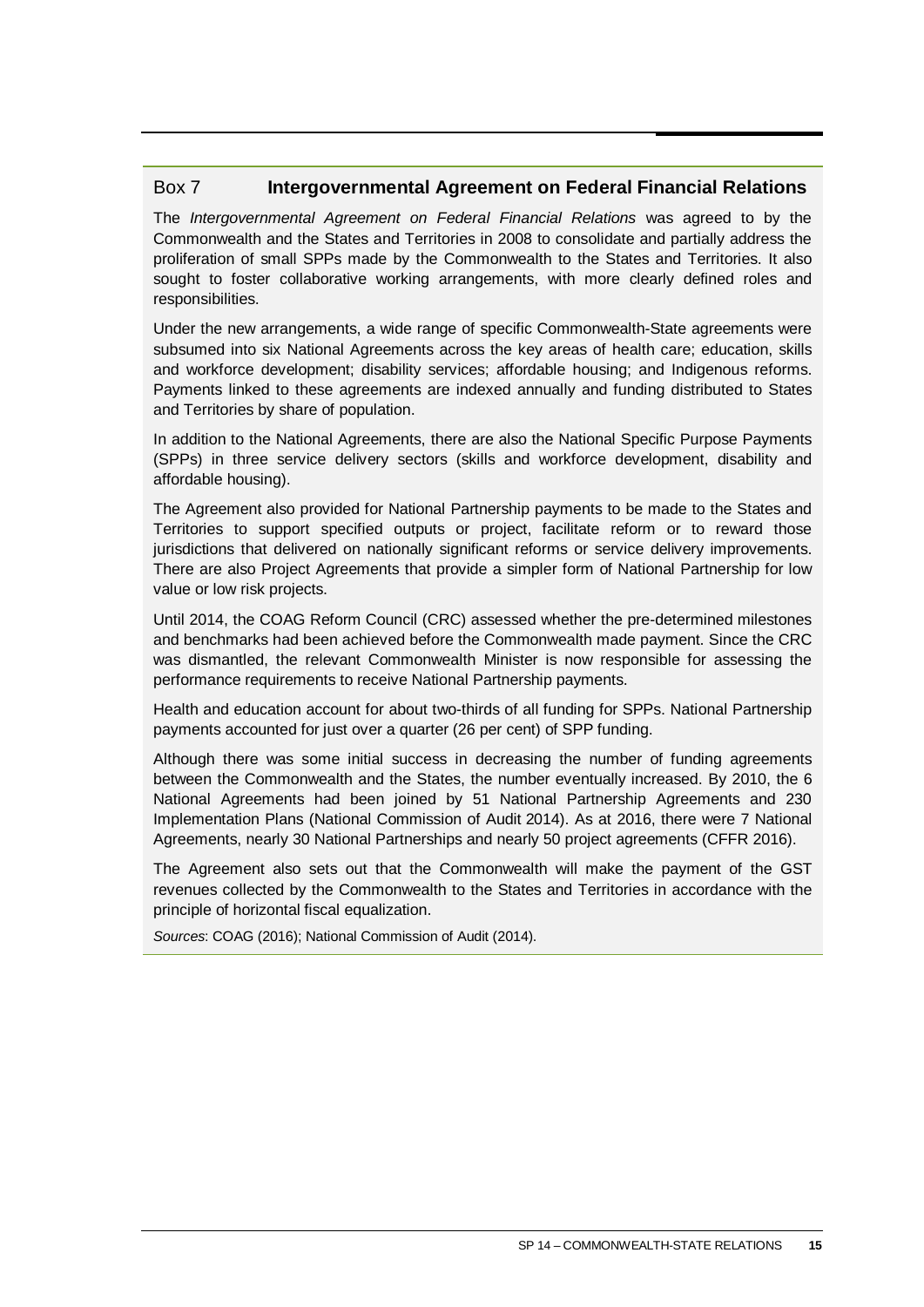#### CONCLUSION 14.1

VFI has been a feature of Australia's federal arrangements for some time. However, the reliance on funding transfers from the Commonwealth to the States to undertake core as well as reform activity has come to dominate the dynamics of the relationship.

Eliminating VFI does not seem feasible, although improving the efficiency of the national tax base, at both the Commonwealth and State levels, would potentially increase revenue available to the States, or for distribution.

Fundamentally, there is a need for relief from the revenue-sharing pressures created by the States' very high level of financial dependence on the Commonwealth.

# Support for intergovernmental cooperation

The current peak intergovernmental body COAG, has existed since 1992. It meets on an 'as needed' basis and considers issues arising out of Ministerial Councils, the initiatives of the Commonwealth generally with respect to national reform, and issues requiring the cooperation of governments.

Although COAG played a key role in delivering major reform in the past, such as the NCP, there has been, as noted, some criticism of its current effectiveness.

In addition, the agenda of COAG is considered to be perennially overcrowded, raising concerns that COAG cannot deliver on its many commitments. This partly reflects the need to resolve portfolio-level issues that raise funding implications, as noted, leading to issues taking longer to resolve than necessary. But the Commission was told it also reflects an unwillingness of first ministers to delegate decision-making to their ministers.

In some cases, there may be scope for the States and Territories on their own to develop a solution to problems — for example, in the use of mutual recognition to address regulatory inconsistencies (PM&C 2015). Again, the issue of what COAG versus other ministerial forums should consider is not a new issue. Not long after the inception of COAG — in a review of Commonwealth-State reform processes for the Department of Prime Minister and Cabinet — it was noted that COAG's agenda needed to be focused on a few issues of significance that required the attention of heads of government. This would require officials to recommend what is suitable and what should take precedence (Weller 1995).

In regard to Commonwealth-State relations more broadly, the Commission was told that trust had been undermined where agreements between the Commonwealth and States — in particular as to the level and timing of funding to be provided to the States for infrastructure — had not been adhered to following a change of political leadership at the Commonwealth level.

The shared responsibility held by both the Commonwealth and States and Territories for many policy areas require effective arrangements to manage intergovernmental relations.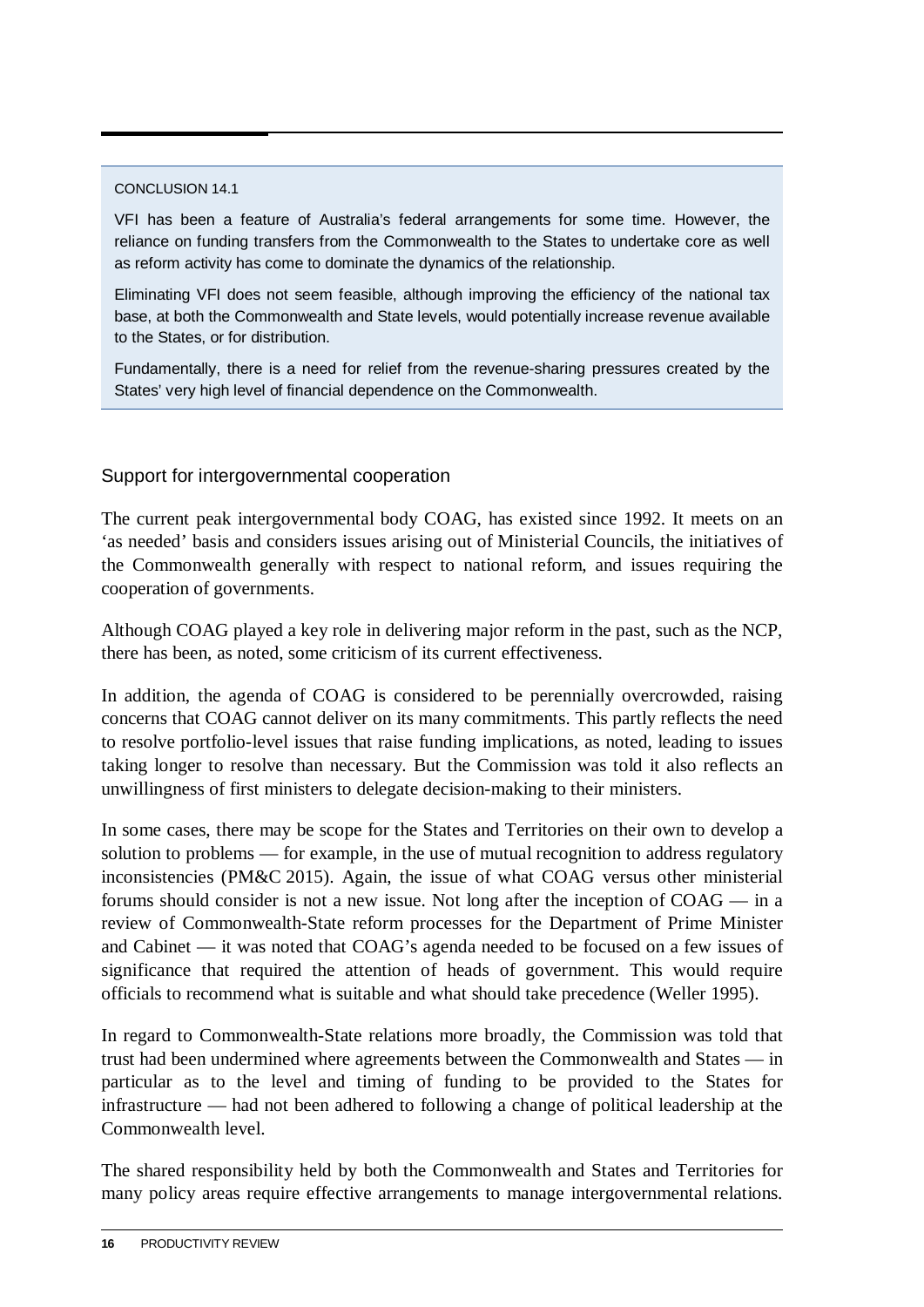There are some lessons from history as to the drivers of effective intergovernmental cooperation (box 8).

# Box 8 **What has driven effective cooperation?**

Effective cooperation between the Australian and States and Territories governments to a large part has been driven by common external causes and/or crises.

For example, the First and Second World Wars drove significant cooperation between the different tiers of government. More recently, the fear of economic stagnation that emerged in the 1970s along with reforms being undertaken by New Zealand in the 1980s provided the momentum for the Hilmer reforms of the 1990s. Other issues, such as Mabo, that rendered state borders irrelevant and required a policy response at a national level have also driven effective cooperation between the Australian and State and Territory governments.

Many inquiry participants commented that the commitment of individuals at both ministerial and bureaucratic level was crucial to the implementation and success of reform efforts.

Even after COAG had only been in place for a few years, in explaining the behaviour that had made progress possible, a review of Commonwealth-State reform processes found that, ' … it is apparent that where the approach has been negotiable, cooperative and reiterative COAG has worked best' (Weller 1995, p. 13).

Effective cooperation and collaboration is also required in the implementation of agreed policy. For example, in regard to Australian and State and Territory Governments cooperation in health policy, previous experience highlights that for cooperation to be effective there needs to be a recognition of 'who is responsible for what' to ensure the necessary structural, legislative and regulatory changes can be implemented (Australian Centre for Health Research and TPG International 2010).

Changes to institutional arrangements have also arisen out of cooperative efforts to solve policy problems. COAG itself came into existence in the 1990s during a period of heightened cooperation between governments. The transition from Premier's conferences to the establishment of COAG and its related councils and the subsequent range of intergovernmental agreements delivered highlights this cooperation. Not all cooperation takes place within the formal COAG council system as portfolio ministers also meet to discuss and progress matters of shared interest. Without first ministers present and being out of the political spotlight, these meetings and forums often provide the opportunity for ministers in similar portfolios to focus on policy outcomes.

Stakeholder suggestions to improve the functioning of COAG meetings include:

- giving State and Territory Governments greater influence in the operations of COAG. It has been suggested that this be through an intergovernmental agreement recognising COAG as a partnership between governments. Practically, States and Territories would be more involved in setting meeting dates and the agenda, rather than relying on the Prime Minister and the Commonwealth to drive it. It has also been suggested that administrative support for COAG be at arm's length from the Australian Government
- to improve accountability and transparency, COAG and the Ministerial Councils should make public their agendas, work programs and intended outcomes, as well as achievements against those intended outcomes on an annual basis (BCA 2006).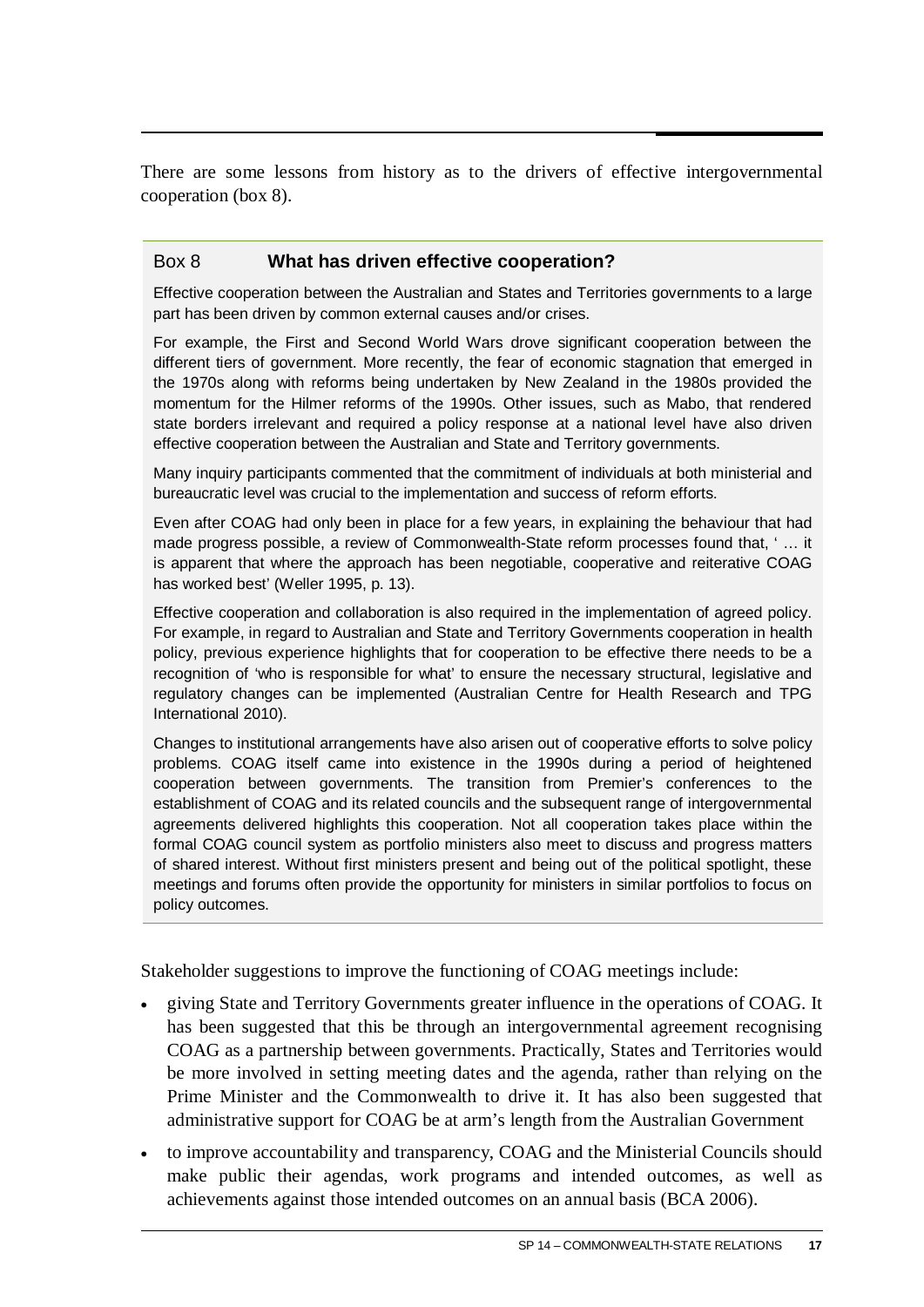There has been some experimentation with the bodies supporting COAG. The main Secretariat resides with, and is funded by, the Australian Government in the Prime Minister's Department. The secretariats supporting the ministerial councils usually reside in, and are funded through, the relevant Australian Government portfolio. An independent body, the COAG Reform Council (CRC), was established in 2006 to assist COAG to drive national reforms by improving accountability on the performance of governments. The CRC was abolished in 2014.

Between 2008 and 2014, the CRC reported annually on the outcomes agreed to through COAG. This involved benchmarking the performance of governments against outcomes specified under the National Agreements.

Since then, there has been a range of interim reporting arrangements led by the Department of Prime Minister and Cabinet with assistance from other agencies (COAG 2016). The payments made under the National Partnerships to the States and Territories for meeting agreed objectives are now assessed by the relevant Australian Government portfolio minister. The Australian Government recently restored independent monitoring and reporting on performance against COAG agreements by transferring this function to the Productivity Commission (2017-18 Budget).

In addition to the changes to the operation of COAG meetings suggested by stakeholders, there are also the guiding principles for cooperation as communicated by the Premiers and Chief Ministers in 1991 that still provide a sound framework for cooperation by governments (box 9).

While institutional supports are necessary and can facilitate the efficient conduct of meetings, such supports clearly cannot substitute for a willingness among first ministers to cooperate in the national interest.

# Box 9 **Federation principles — Premiers and Chief Ministers' conference Adelaide 1991**

- *Australian nation principle*: all governments in Australia recognise the social, political and economic imperatives of nationhood and will work cooperatively to ensure that national issues are resolved in the interests of Australia as a whole.
- *Subsidiarity principle*: responsibilities for regulation and for allocation of public goods and services should be devolved to the maximum extent possible consistent with the national interest, so that government is accessible and accountable to those affected by its decisions.
- *Structural efficiency principle*: increased competitiveness and flexibility of the Australian economy require structural reform in the public sector to complement private sector reform: inefficient Commonwealth-State division of functions can no longer be tolerated.
- *Accountability principle*: the structure of intergovernmental arrangements should promote democratic accountability and the transparency of government to the electorate.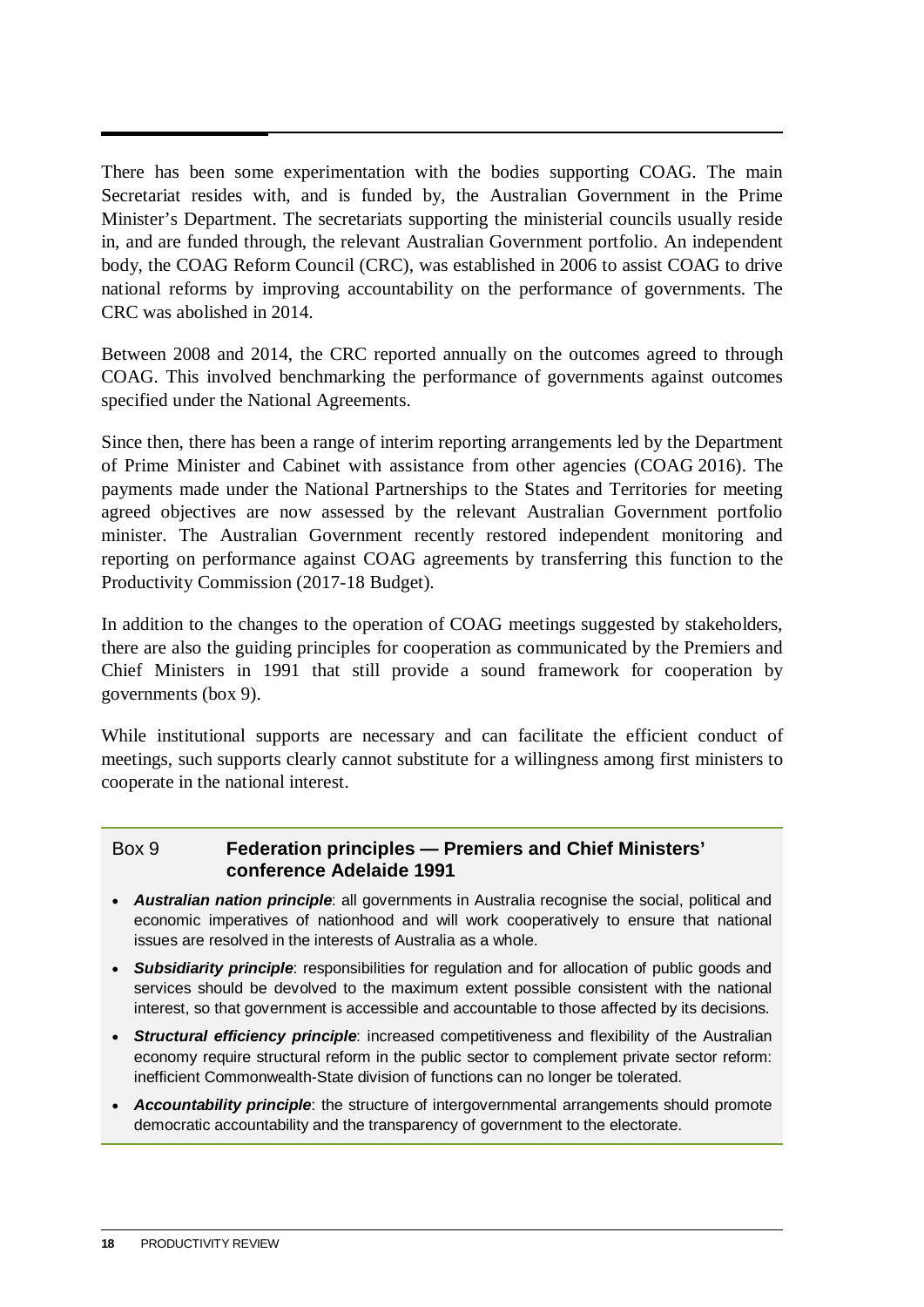#### CONCLUSION 14.2

Australia's Constitutional arrangements and the shared responsibility held by both the Commonwealth and States and Territories for many policy areas call for effective intergovernmental cooperation.

The level of cooperation between the Commonwealth and the States has varied markedly over the past 20 years, and while there has been an absence of cooperation on several major policy issues, circumstances have not deteriorated to a level where the 'system is broken'.

The operation of COAG meetings could improve. However, institutional supports for COAG can have little impact without the political will to cooperate in the national interest.